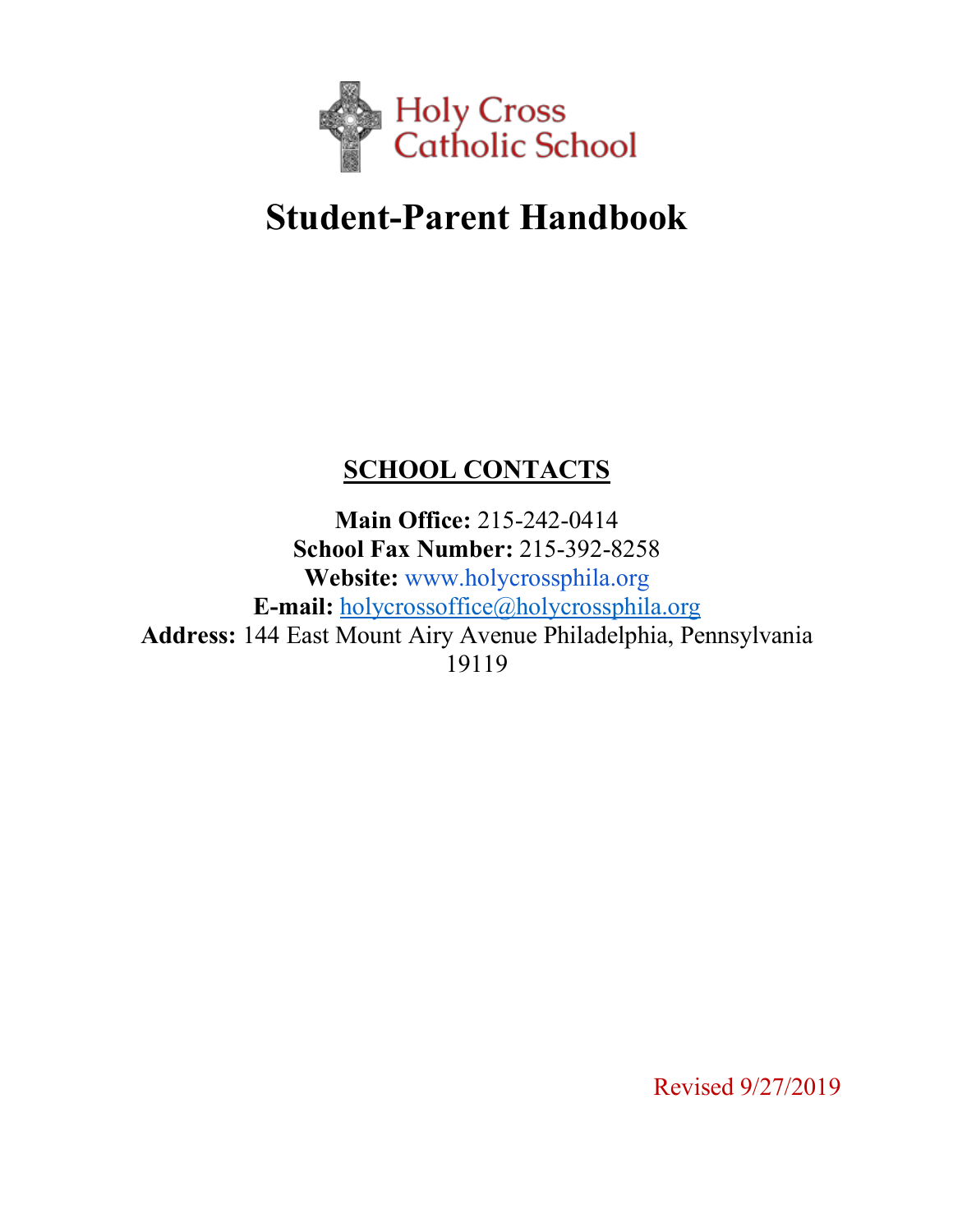# **Table of Contents**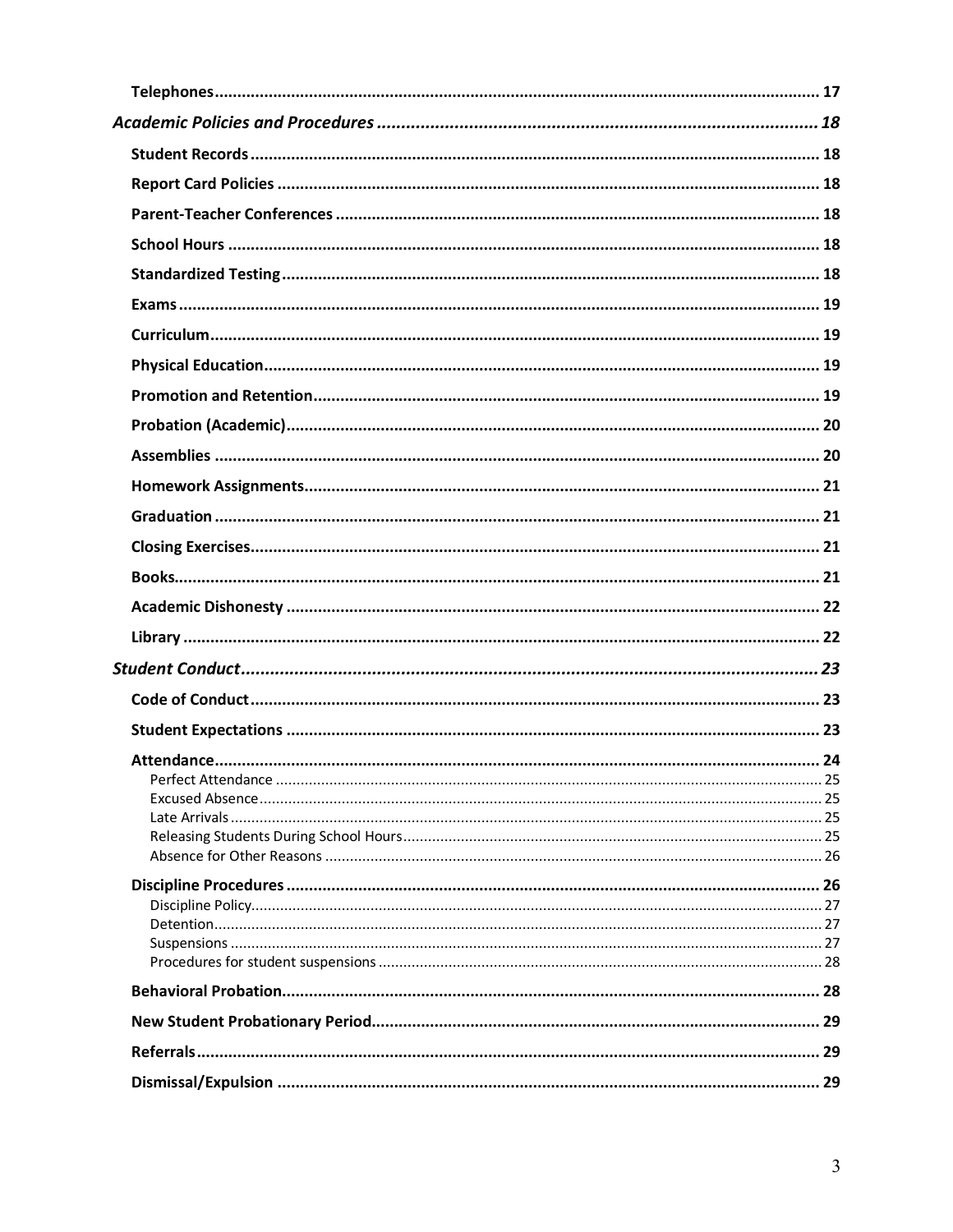| Cell Phones, Cameras, and Electronic Devices (E-Readers, iPad, iPod, Smartphones, etc.) 31 |  |
|--------------------------------------------------------------------------------------------|--|
|                                                                                            |  |
|                                                                                            |  |
|                                                                                            |  |
|                                                                                            |  |
|                                                                                            |  |
|                                                                                            |  |
|                                                                                            |  |
|                                                                                            |  |
|                                                                                            |  |
|                                                                                            |  |
|                                                                                            |  |
|                                                                                            |  |
|                                                                                            |  |
|                                                                                            |  |
|                                                                                            |  |
|                                                                                            |  |
|                                                                                            |  |
|                                                                                            |  |
|                                                                                            |  |
|                                                                                            |  |
|                                                                                            |  |
|                                                                                            |  |
|                                                                                            |  |
|                                                                                            |  |
|                                                                                            |  |
|                                                                                            |  |
|                                                                                            |  |
|                                                                                            |  |
|                                                                                            |  |
|                                                                                            |  |
|                                                                                            |  |
|                                                                                            |  |
|                                                                                            |  |
|                                                                                            |  |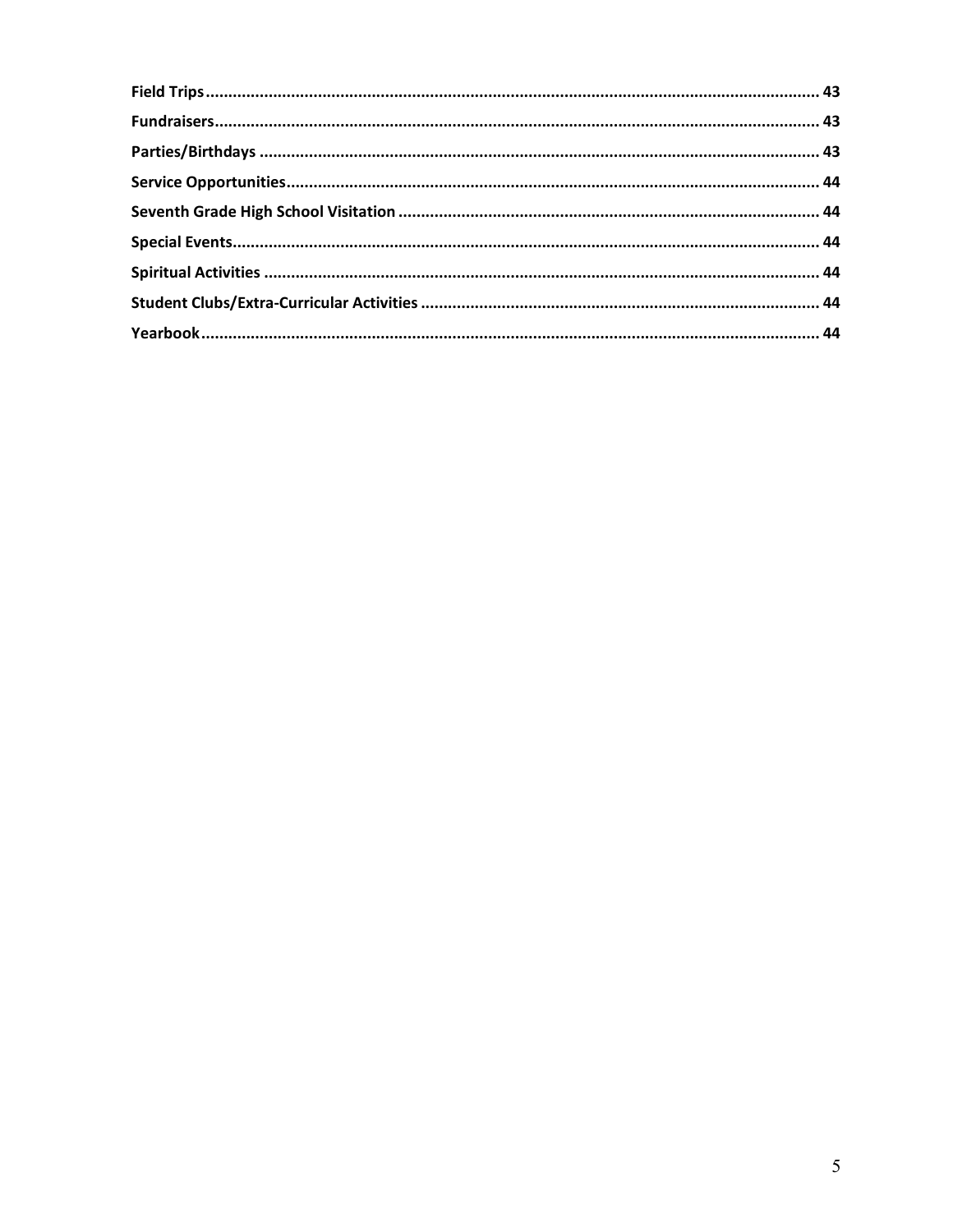# **INTRODUCTION**

This Student-Parent Handbook is provided to inform you of rules, policies, procedures, guidelines and other information you may need or for which you are responsible during the school year. Answers to many frequently asked questions may be found herein and we encourage you not only to carefully review the handbook but to keep it readily available for reference throughout the year. If you have questions or concerns that are not addressed in the handbook, you are encouraged to contact the teachers or administrators in your school.

This handbook contains certain policies and procedures of Holy Cross Catholic School. Holy Cross Catholic School may change any of its policies and procedures and apply them as circumstances dictate. Parents will be notified of any changes through the weekly communication folder. This handbook may not cover every situation and the Principal will have the final say when these situations arise. This handbook will be updated when necessary and reviewed by the staff of Holy Cross Catholic School on a yearly basis.

STUDENTS AND PARENTS MUST ACCEPT AND ABIDE BY THE SCHOOL'S POLICIES AND PROCEDURES IN ORDER FOR THE STUDENT TO ATTEND THE SCHOOL.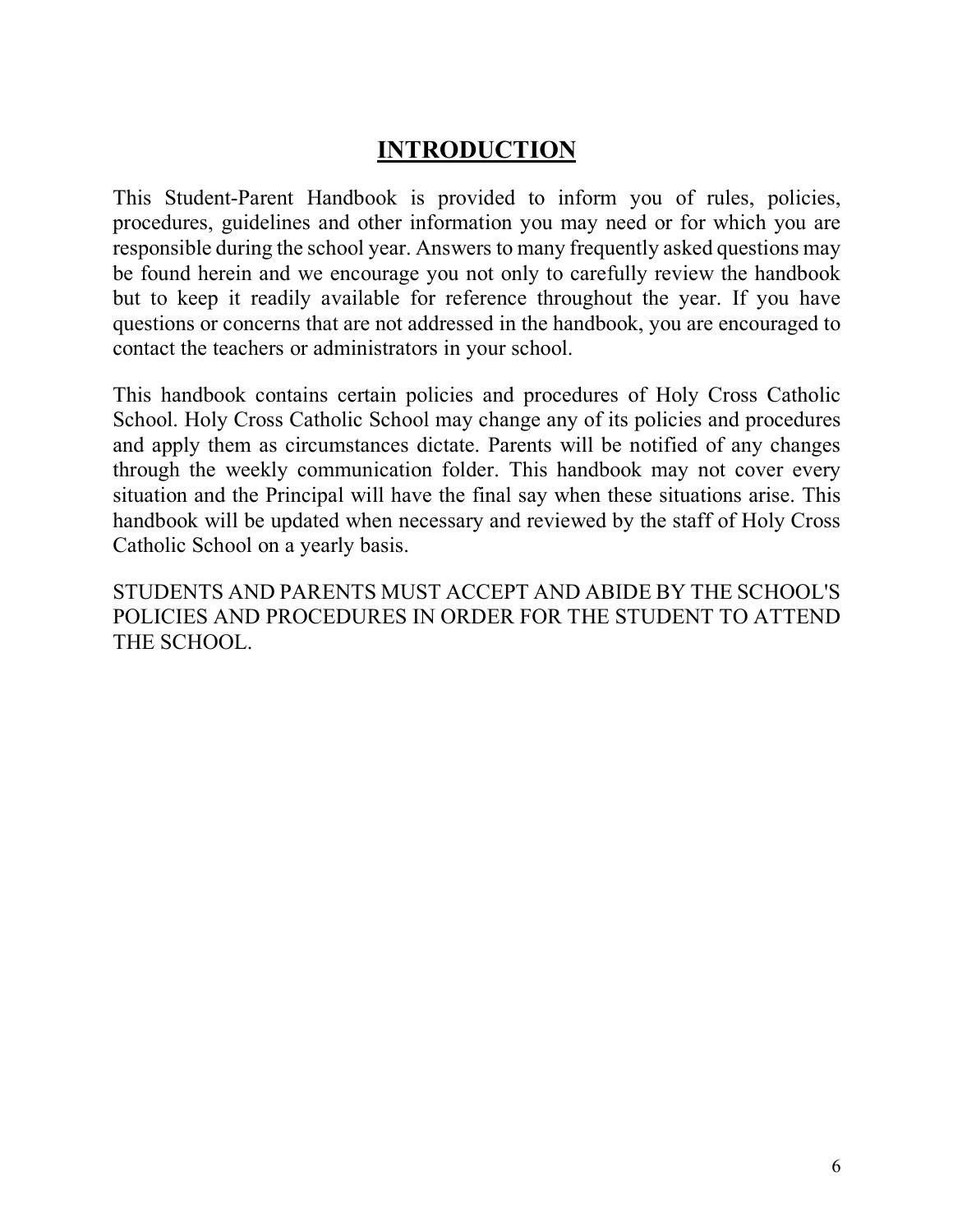# **Holy Cross: Mission and Vision**

# Accreditation

Holy Cross Catholic School is accredited by the Commission on Elementary Schools of the Middle States Association.

# Mission Statement

Independence Mission Schools provides a transformative Catholic education to children of all faiths across the city of Philadelphia. Unlocking our students' potential starts with a culture of love that values and embraces each child. The promise of God's love, shown by our faculty and staff, is at the very core of the Catholic education our schools deliver. This atmosphere sets our students, from Pre-K to Grade 8, on the path to a promising future confident in their own worth so they can be ready to succeed both in and out of the classroom.

# Vision

Through a deliberate approach that combines both our Catholic Values, academic focus, and unwavering faith in the great potential found within each of our students, we aspire to support our students in becoming problem solvers, critical thinkers, and civic-minded citizens who when faced with life's unknown challenges, demonstrate grace and perseverance.

# **History**

Holy Cross Catholic School opened as an elementary school in the Archdiocese of Philadelphia in 1910. The school celebrated 100 years of Catholic Education in Mount Airy in 2010. Holy Cross became an Independence Mission School in 2013.

# Religious Instruction

The focus of our work and activity is on God, Scripture, values, and morals from the Catholic Christian perspective. Students participate in religion classes daily and they worship monthly as a school family.

Our religion program includes religious education classes, sacramental preparation, liturgical and prayer experiences, and opportunities for Christian witness and service.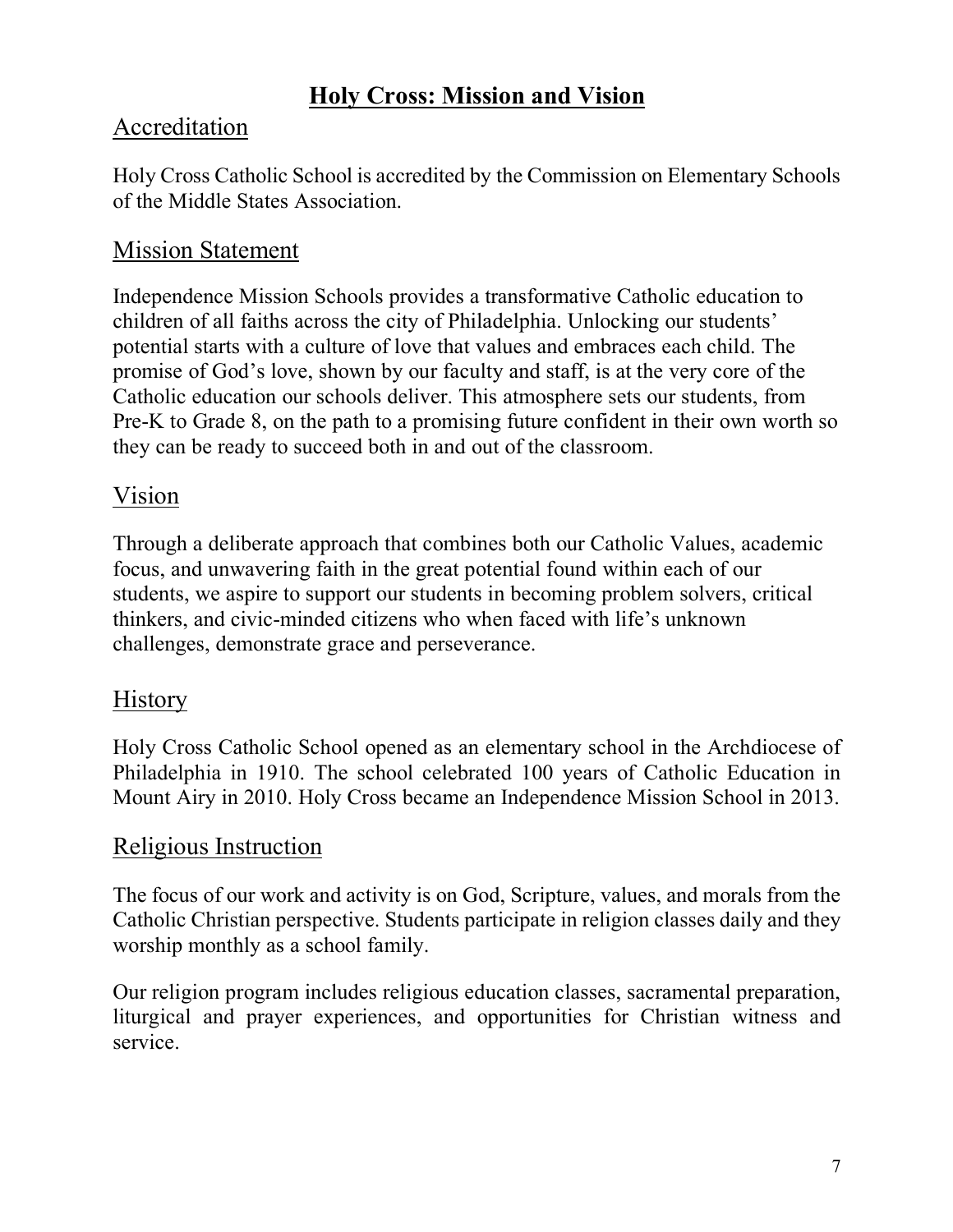We hope to further each child's knowledge and practice of their faith and guide them to serve others through the use of their gifts and talents.

### Parent's/Guardian's Role in Education

At Holy Cross, we consider it a privilege to work with parents/guardians in the education of children because we believe parents/guardians are the primary educators of their children. During these formative years, your child needs constant support from both parents/guardians and faculty in order to develop his or her moral, intellectual, social, cultural and physical endowment.

If there is an incident at school, you as parents or guardians must make investigation of the complete story your first step. Evidence of mutual respect between parents/guardians and teachers will model good mature behavior and relationships. When concerns arise, please contact your teacher or an administrator. Parents/guardians are expected to support the policies of the school as a condition of enrollment. Just as the parent/guardian has the right to withdraw a child if desired, the school administration reserves the right to require the withdrawal of a student if the administration determines that the partnership is irretrievably broken.

As partners in the educational process we ask parents/guardians:

- To set rules, times, and limits so that your child: gets to bed early on school nights; arrives at school on time and is picked up on time at the end of the school day; completes class assignments on time; has a snack and a lunch every day
- To ensure the student is dressed according to the school uniform dress code throughout the entire school year
- To actively participate in school activities such as open house, parentteacher conferences and fundraising activities
- To notify the school office by 9:00 a.m. when a student is absent and the nature of the absence
- To notify the school office, in writing, of any changes of address or important phone numbers
- To inform the school of any special situation regarding the student's wellbeing, safety, and health
- To complete and return to school any requested information promptly
- To read school notes and newsletters and to show interest in the student's total education
- To inform the administration of concerns which may call for administrative action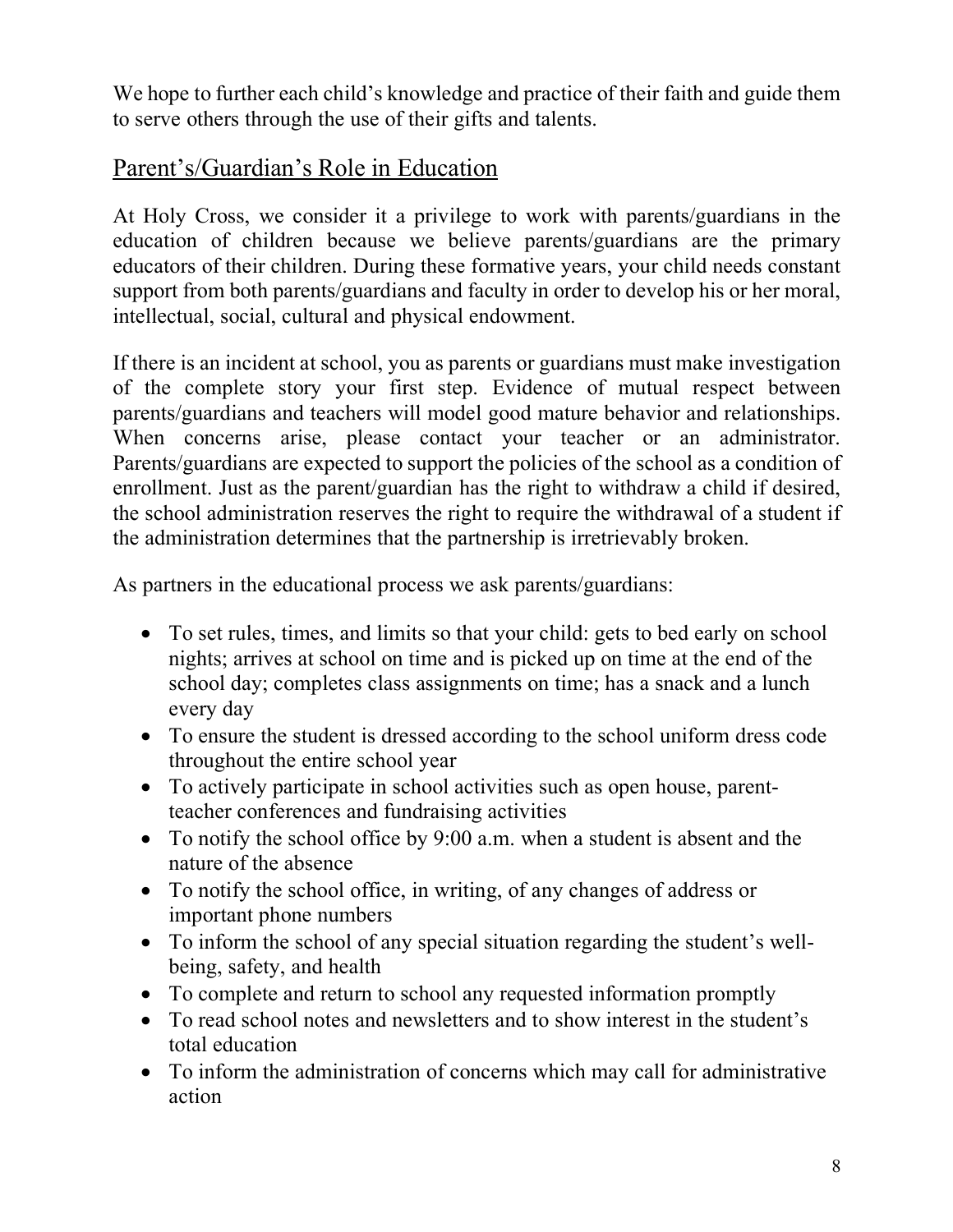• To meet all financial obligations to the school, including tuition, fees, and fines for damage to textbooks or school property

| <b>Title</b>                                 | <b>Name</b>               | Email                                  |
|----------------------------------------------|---------------------------|----------------------------------------|
| Principal                                    | Dr. Courtney Lemon-Tate   | $clemontate(a)$ holycrossphila.org     |
| Secretary                                    | Mrs. Tina Van Thuyne      | cvanthuyne@holycrossphila.org          |
| Enrollment/Admission<br>Tuition Mgr.         | Mrs. Yolanda Haynes       | yhaynes@independencemissionschools.org |
| <b>Teacher Leader</b>                        | Ms. Kimiyo Cain           | kcain@holycrossphila.org               |
| Kindergarten                                 | Ms. Artenza Johnson       | ajohnson@holycrossphila.org            |
| <b>First Grade</b>                           | Mrs. Jane Ries-Jacoby     | jriesjacoby@holycrossphila.org         |
| <b>Second Grade</b>                          | Mrs. Stacey Hagstotz      | shagstotz@holycrossphila.org           |
| <b>Third Grade</b>                           | Miss Lydia Manchery       | Lmanchery@holycrossphila.org           |
| <b>Fourth Grade</b>                          | Mrs. Karen Campbell-Craig | kcampbellcraig@holycrossphila.org      |
| <b>Fifth Grade</b>                           | Miss Samantha Schubert    | sschubert@holycrossphila.org           |
| Middle School Social<br>Studies & Religion   | Mrs. Mary Iacovelli       | miacovelli@holycrossphila.org          |
| Middle School ELA                            | Mr. Ryan Wleklinski       | rwleklinski@holycrossphila.org         |
| Middle School Math &<br>Science              | Ms. Lauren Dicko          | ldicko@holycrossphila.org              |
| Middle School Math &<br>Science              | Mr. Felix Irixarry        | firizarry@holycrossphila.org           |
| Middle School Co-<br>Teacher/Interventionist | Mrs. Heather Jones        | hjones@holycrossphila.org              |
| Technology/Library                           | Ms. Natalie Daniel        | ndaniel@holycrossphila.org             |
| Music/Art                                    | Mr. Brandon Rembert       | brembert@holycrossphila.org            |

# **Faculty and Staff Listing**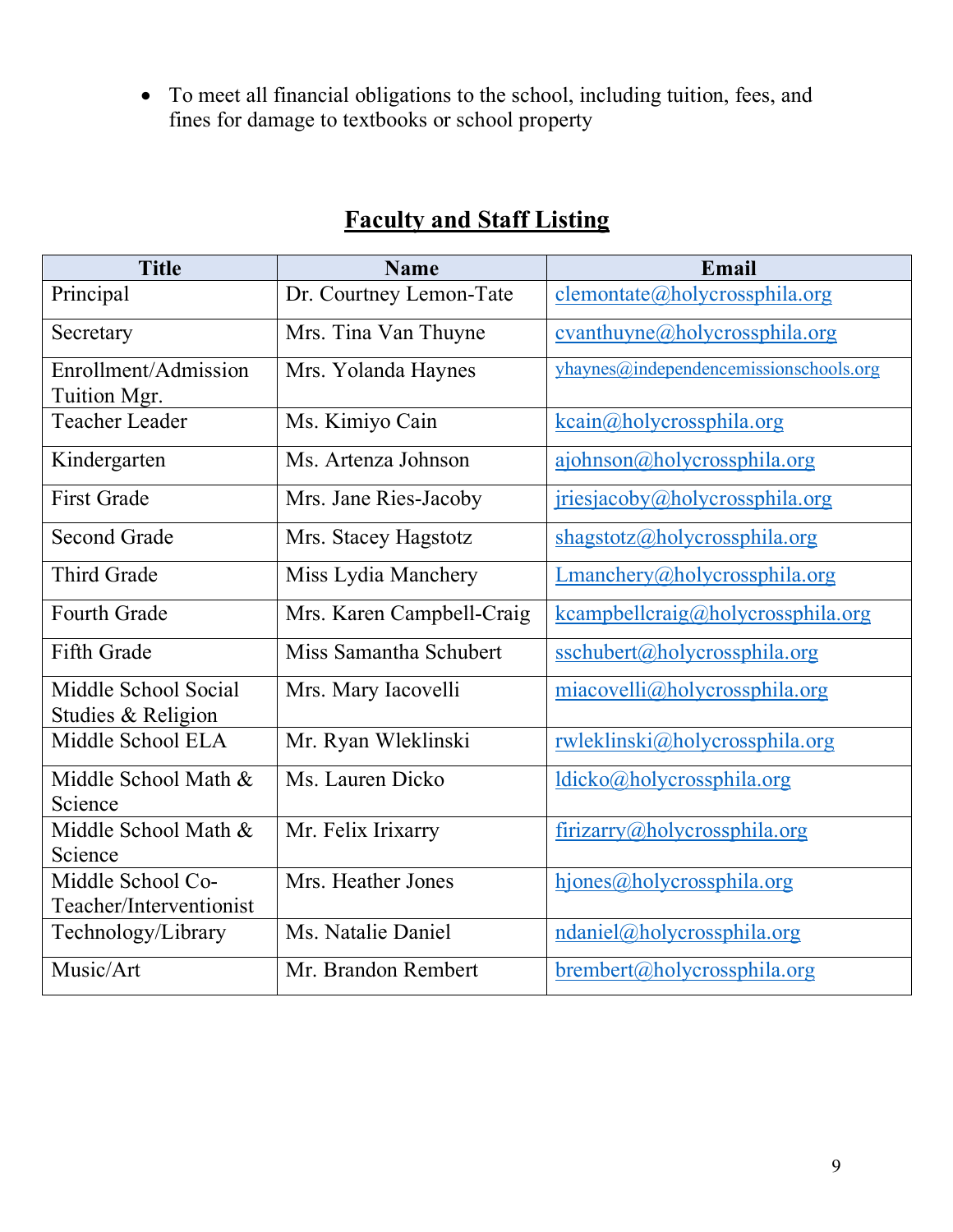# **The Parent Association**

The Parent Association oversees many events that greatly enhance the positive atmosphere and school name. Its primary goal is to foster family involvement and to create communication and a sense of cooperation among home, classroom, and administration.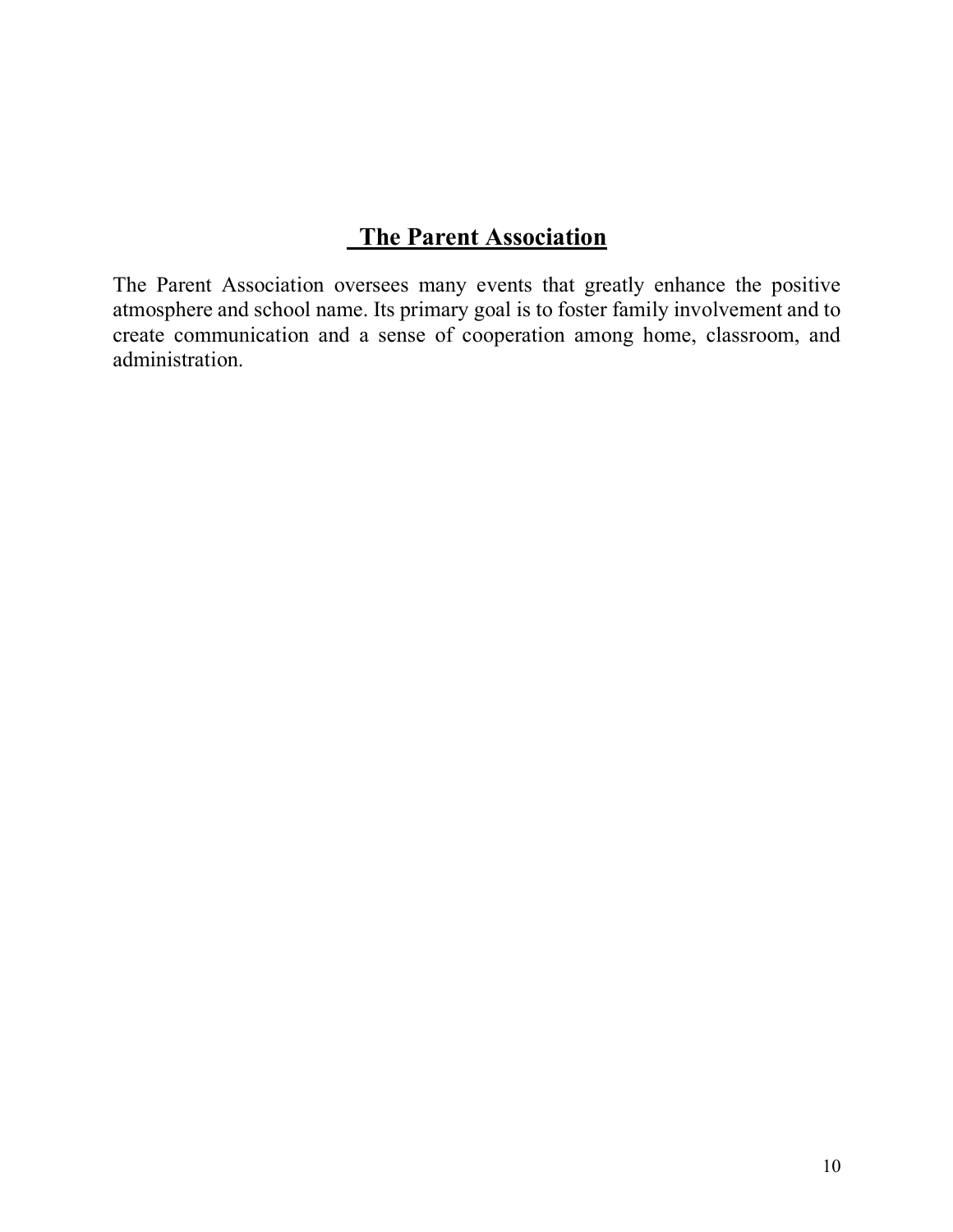# **Admissions Policies and Procedures**

Holy Cross Catholic School endeavors to accommodate students with special needs, as the School's resources and capabilities reasonably permit. The School reserves the right to decline admission or impose reasonable conditions of attendance where circumstances indicate. All new students are placed on academic and behavior probation for the first year they are enrolled at Holy Cross IMS.

Holy Cross Catholic School follows the local public-school district's age requirements for admission. A student who is 5 years old by September 1st is eligible for Kindergarten. A student who is 6 years old by September 1st is eligible for first grade. The necessary forms and certificates for admission include:

- Birth Certificate
- Baptismal certificate (if Catholic)
- Immunization record
- Personal recommendation (from the student's previous teacher, counselor, or principal)
- Copy of the student's most recent report card (or progress report)

The admittance of students is contingent on the following factors:

**Academic records and/or testing results:** Students must submit satisfactory academic records from their previous school; or, if a child has never attended school, the child will be required to demonstrate academic readiness through an appropriate assessment. New students registering for Grades 2-8 must also demonstrate satisfactory skills on placement tests.

**Discipline record:** Students must submit evidence of a satisfactory discipline report and the personal recommendation form (provided by Holy Cross) from their previous school.

**Agreement for admission:** Parents/guardians must sign a form in which they recognize the obligation for their child to attend all religion classes and to participate in all religious functions offered as part of the school program during the school week; the obligation to pay all required fees and tuition; the obligation to accept and to promote the philosophy, goals, objectives, and regulations of Holy Cross Catholic School; and the importance which the school places on families worshipping together regularly at their home church.

Holy Cross Catholic School admits students of any race, color, national or ethnic origin to all of the rights, privileges, programs and activities generally accorded or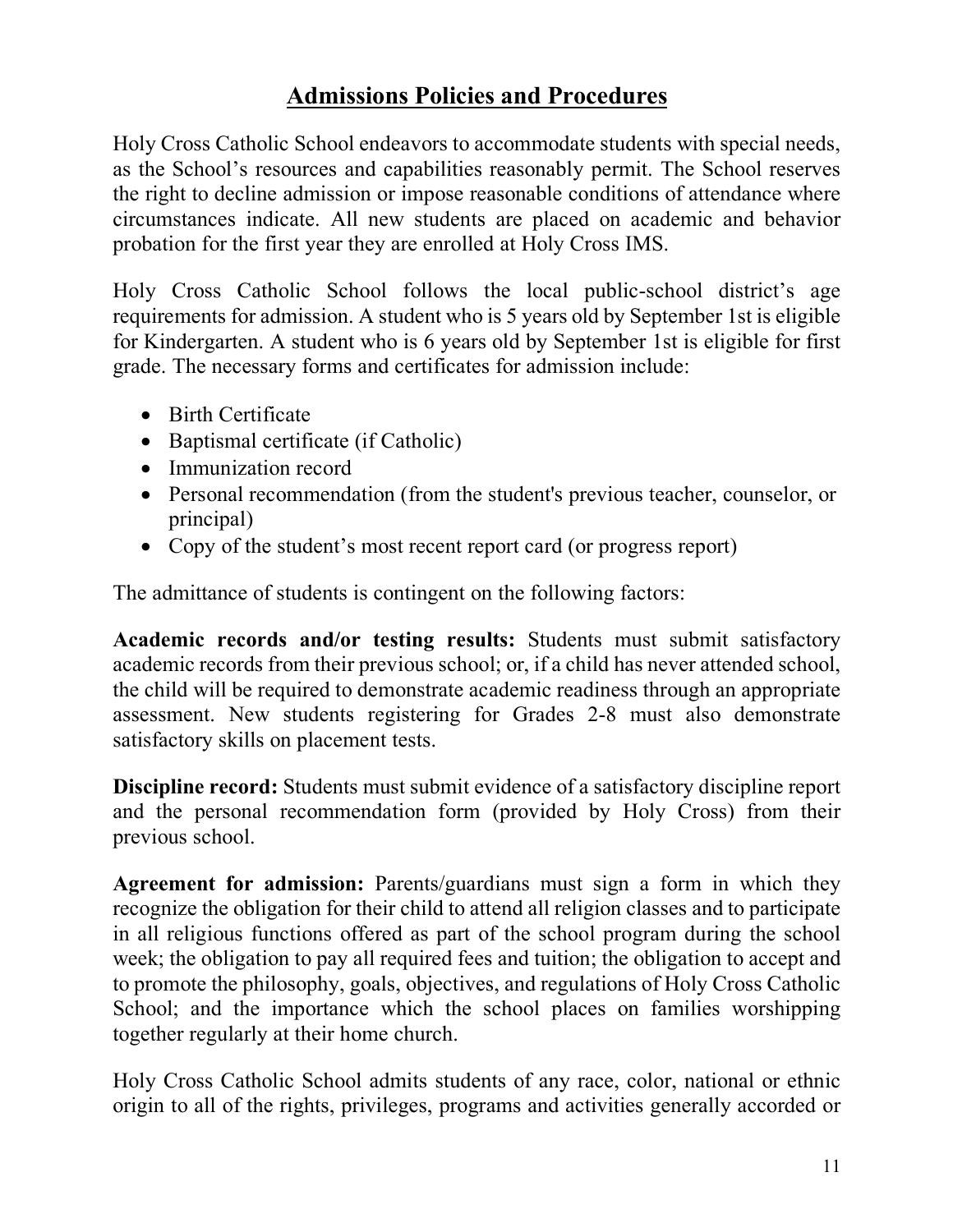made available to its students. Holy Cross Catholic School does not discriminate on the basis of race, color, national, or ethnic origin in the administration of its educational policies, its admission policy, or in any school-administered program.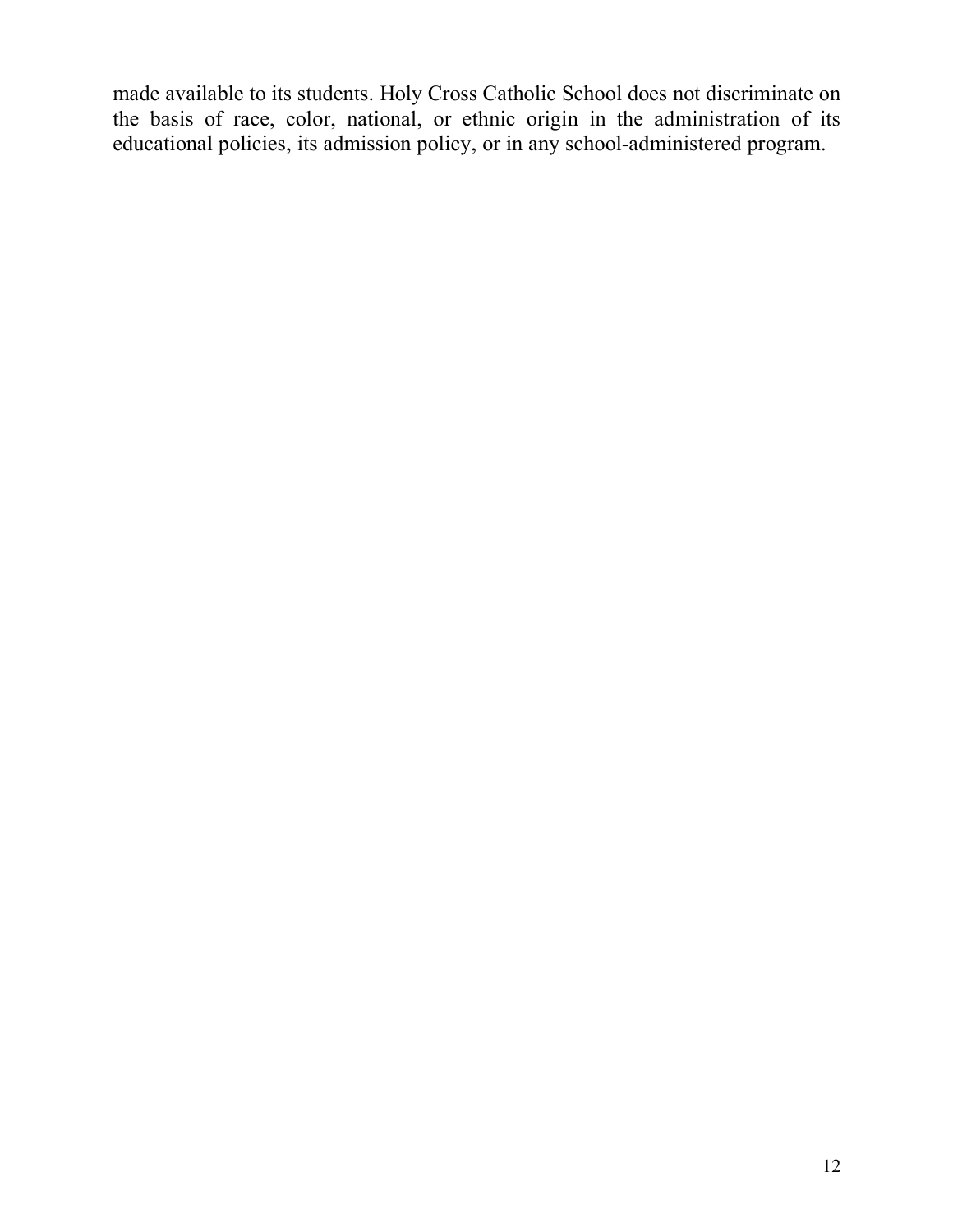# **Financial Policies and Procedures and TADS**

# Tuition Payments

Tuition is billed over a 10-month period from July 25 to April 25. TADS will assess a \$39 late fee for any payment which is not made within five days of this due date. Late fees will begin in the month of August. You select the payment method you desire for your monthly payment in TADS. Payments may be made by automatic withdrawal from your bank account, by credit card (Mastercard, Discover, Visa or American Express), or by check or money order. All payments by check or money order should be sent by mail to: TADS 110 North 5th Street Second Floor, Minneapolis MN 55403.

# Tuition Refund Policy

Holy Cross Catholic School does not have a tuition refund policy.

# Return Check Policy

Parents/guardians are responsible to make full financial restitution for any checks that are returned to Holy Cross Catholic School due to insufficient funds, including all related fees. Parents/guardians will be responsible to make full restitution for any school related materials or merchandise given to a student and not returned to the school when due. This includes, but is not limited to: Scholastic Book Fair, Home & School Association, CYO, and Holy Cross Catholic School and Church activities. Failure to comply with this rule will result in the student's privileges being revoked as well as having the report card withheld at the end of the school year.

# Office Records

Parents/Guardians are requested to notify the school through email or in writing to the school office of any change of home telephone numbers and/or address, business telephone numbers, and telephone numbers of emergency contacts so that office records may be accurate, complete, and up-to-date.

# Transfer of Students

The parent/guardian, in writing, should make notice of withdrawal of a student to the principal in advance of the withdrawal date. This enables the school to prepare necessary information and settle accounts. No student records may be forwarded to another school until Business Office accounts have been settled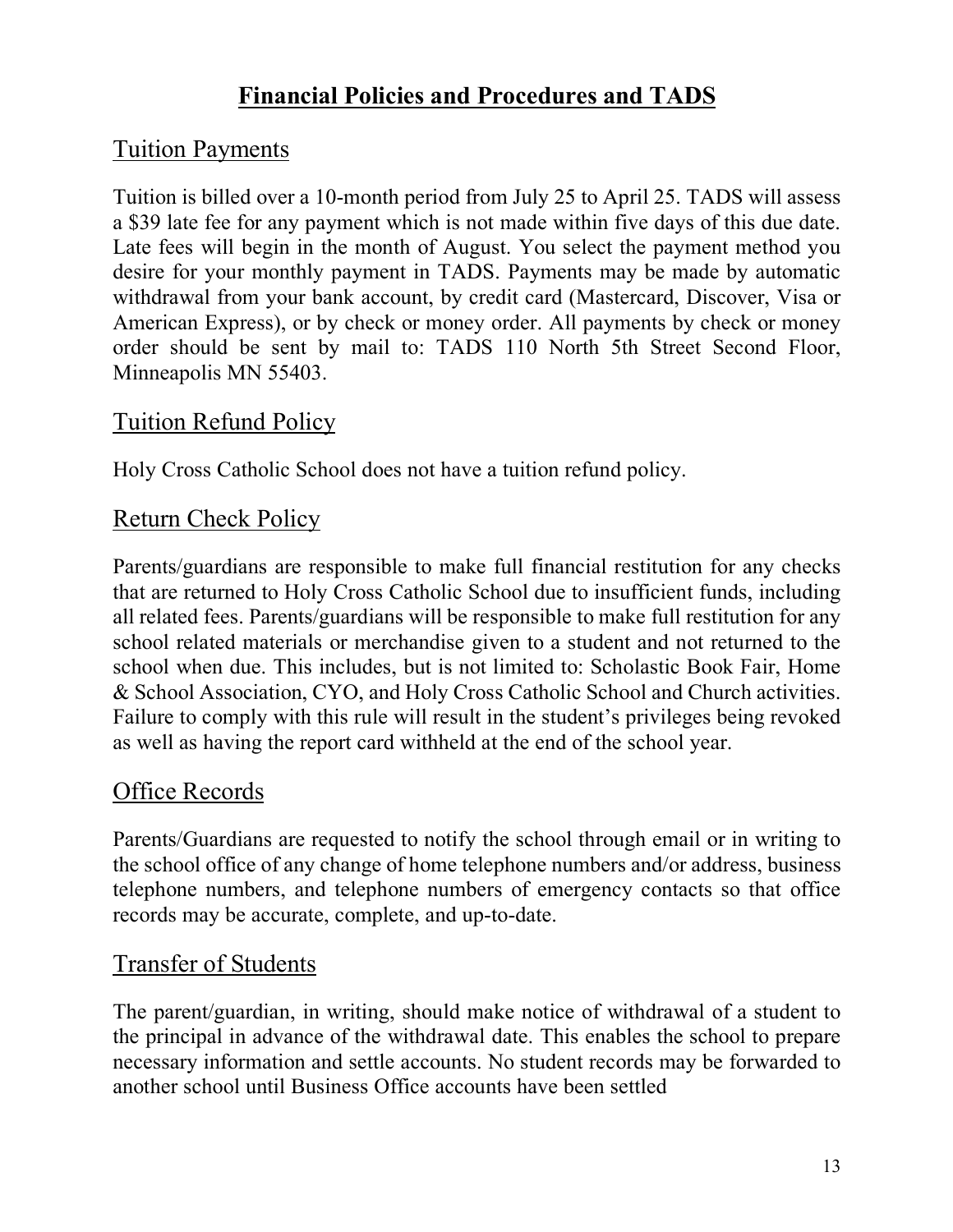# **General School Day & Student Services**

#### Announcements

General information for the day, notices of club meetings, athletic and special events, are included in the Weekly Announcements, the school website, and in text messages.

Posters and flyers advertising events must be approved by Administration. No flyers may be added to student folders without permission.

#### School Hours

School hours for Kindergarteners through 8th grades are from 8:00 a.m. until 2:52 p.m. On the occasion of half-day events, dismissal will be at 12 p.m. for all grades unless otherwise notified.

#### Morning Arrival and Afternoon Dismissal

#### **Early Dismissals**

In the rare instance you need to pick your child up from school for an early dismissal please be sure to notify the teacher in writing the morning of the dismissal. Also note, after 2pm there will be no early dismissals, if you have an emergency please contact the office for assistance.

### **Car Line**

**DROP OFF:** School yard. Please pull up in the drop-off lane in order for child/children to exit without crossing in front of cars. If you find it necessary to help your child or wish to speak to someone, please park next to the retaining wall with the fence.

**PICK UP:** School yard. Please pull up in the pick-up lane in order for child/children to exit without crossing in front of cars. If you find it necessary to help your child please park next to the retaining wall with the fence. If you want to speak with a teacher or the principal please make an appointment. In case of rain, children will wait under the overhang of the annex building's porch. That will require drivers to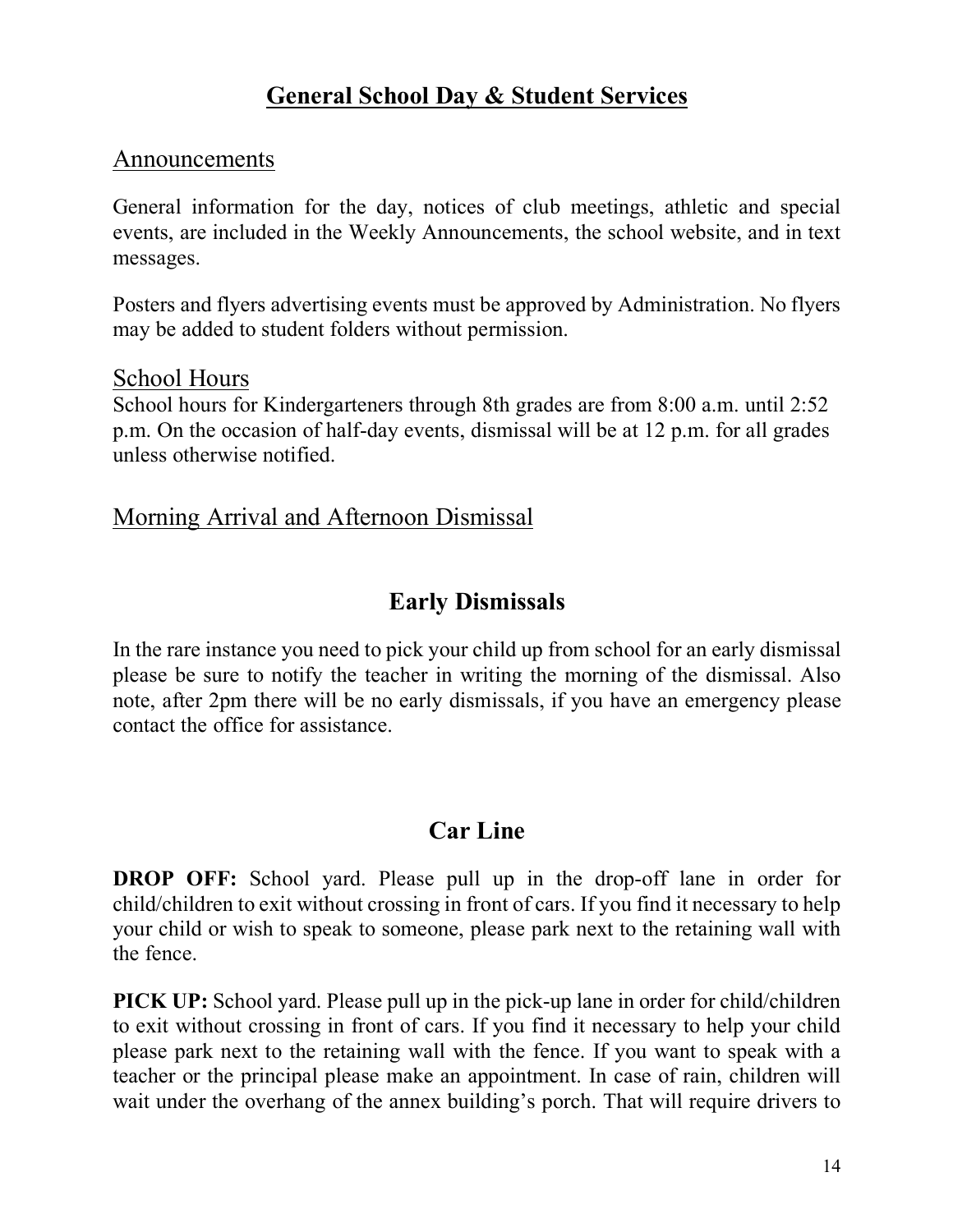move up near the annex building. At no time should a child be picked up in front of the school or encouraged to cross the street in front of the school. This is unsafe for children and for drivers. After 3:10 p.m., students will go inside and parents can pick them up from the office. Students will be sent to After Care after 3:30 and a fee will be charged.

#### **Buses**

Each student must be assigned and registered through the school district transportation authority in which he/she resides. A code of bus behavior is issued through the school district. Courtesy, good manners and promptness are required. The children must behave in an orderly fashion and follow the instructions of the bus driver. Students who misbehave will be subject to disciplinary action and loss of riding privileges. The school principal and parents/guardians are notified through written referral from the school district if a student's behavior is to be modified. Consistent failure to adhere to bus regulations warrants suspension or expulsion from the use of school transportation. Improper behavior on the school bus could lead to after school detention or suspension from school. Information concerning pick-up times and stops is determined and provided by the individual district.

# **Walking**

Crossing Guards: When crossing the street, all students are to cross at the corner of Mt. Airy Ave. and Chew Ave. or the corner of Mt. Airy Ave. and Boyer St. This is to ensure the safety of the children. Parents/Guardians must wait until the crossing guard allows the child to cross the street. This is to ensure that the child is safely escorted off of school property.

#### \*\*\*\*\* **ANY CHANGES IN YOUR FAMILY'S TRANSPORTATION ROUTINE AFTER SCHOOL MUST BE COMMUNICATED TO THE OFFICE BY NOTE OR PHONE CALL. \*\*\*\*\***

### Before Care and Breakfast

Before Care is a free service for Holy Cross students and parents/guardians. The back door opens at 7:15. Breakfast is served from 7:30 – 7:50am. The menu is posted outside the kitchen.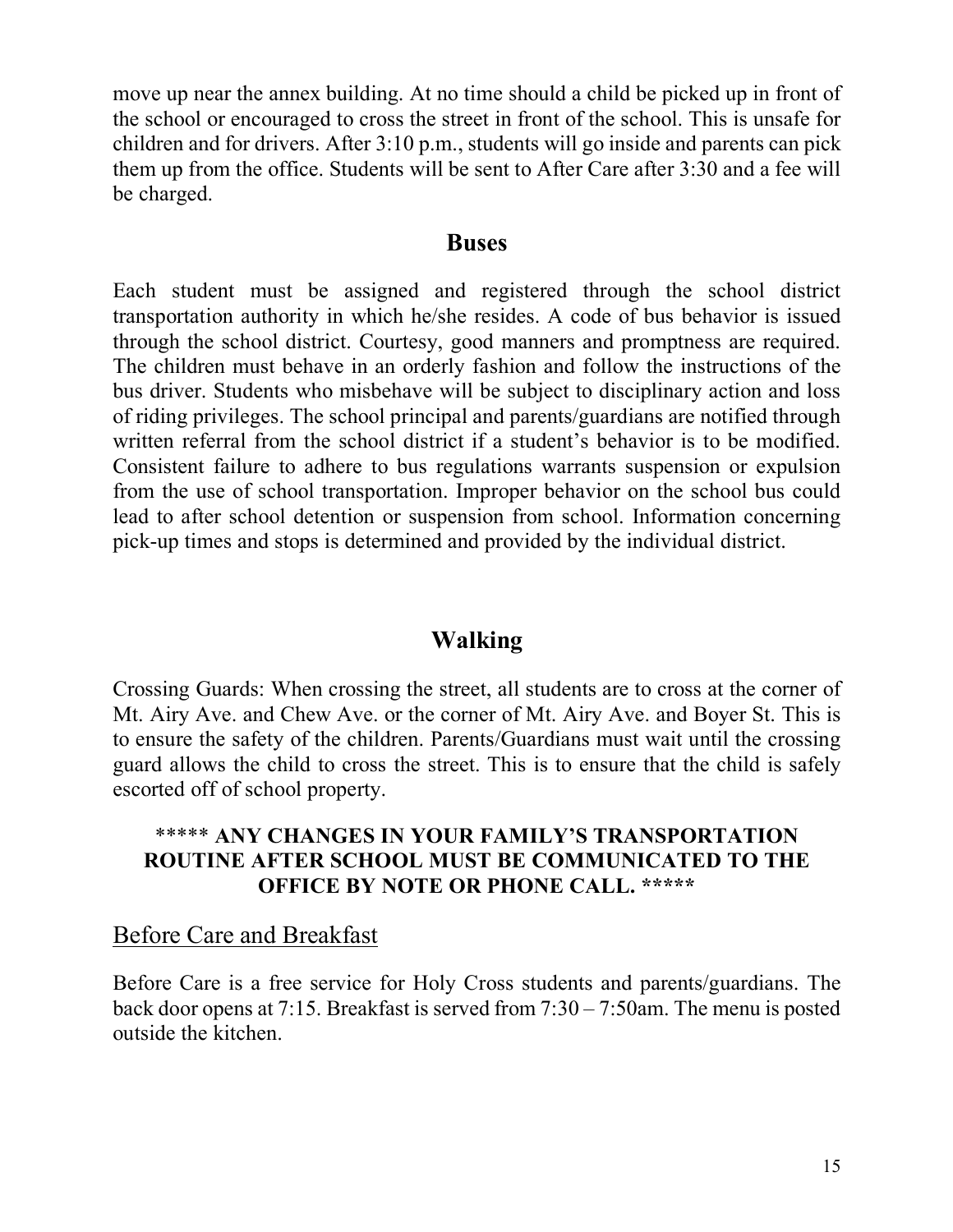# After Care Program

The After Care Program runs from dismissal until 6 PM on regular school days. (There is NO After Care Program on noon dismissal days.). There is snack time, homework time, and time for outside play if the weather permits. Rates will be given upon registration. There is a separate After Care Handbook distributed to families upon registration in After Care.

#### Communication

E-mail is used as the primary means of communication between Holy Cross Catholic School and parents/families regarding current issues, programs and other correspondences. Please notify the school office of any email address changes THROUGHOUT the school year. If you do not have email capabilities, please inform the school office in writing.

### Counselor (Elwyn Services)

The role of the Elwyn Services Counselor is to:

- Counsel with students individually and in small groups
- Serve as student advocates
- Consult with teachers, administrators and parents/guardians
- Present developmental lessons in the classroom setting

#### Inclement Weather

School delays and closings are announced on local news channels. Listen for announcements regarding closing, delayed openings, or early closings, such as, "All Public and Parochial Schools and (IMS) Independence Mission Schools are closed, closing early, or on a delay."

#### Use/Protection of School Facilities/Property

Students are expected to care for and protect all school property and to compensate the school for damages resulting from the loss, destruction or defacement, whether willful or accidental, of school property. Willful destruction or defacement of school property will also subject a student to appropriate disciplinary procedures.

Scheduling for the use of any school facility must be requested and coordinated with the school principal. School facilities shall not be used by individuals or groups holding views contrary to the teachings of the Catholic Church.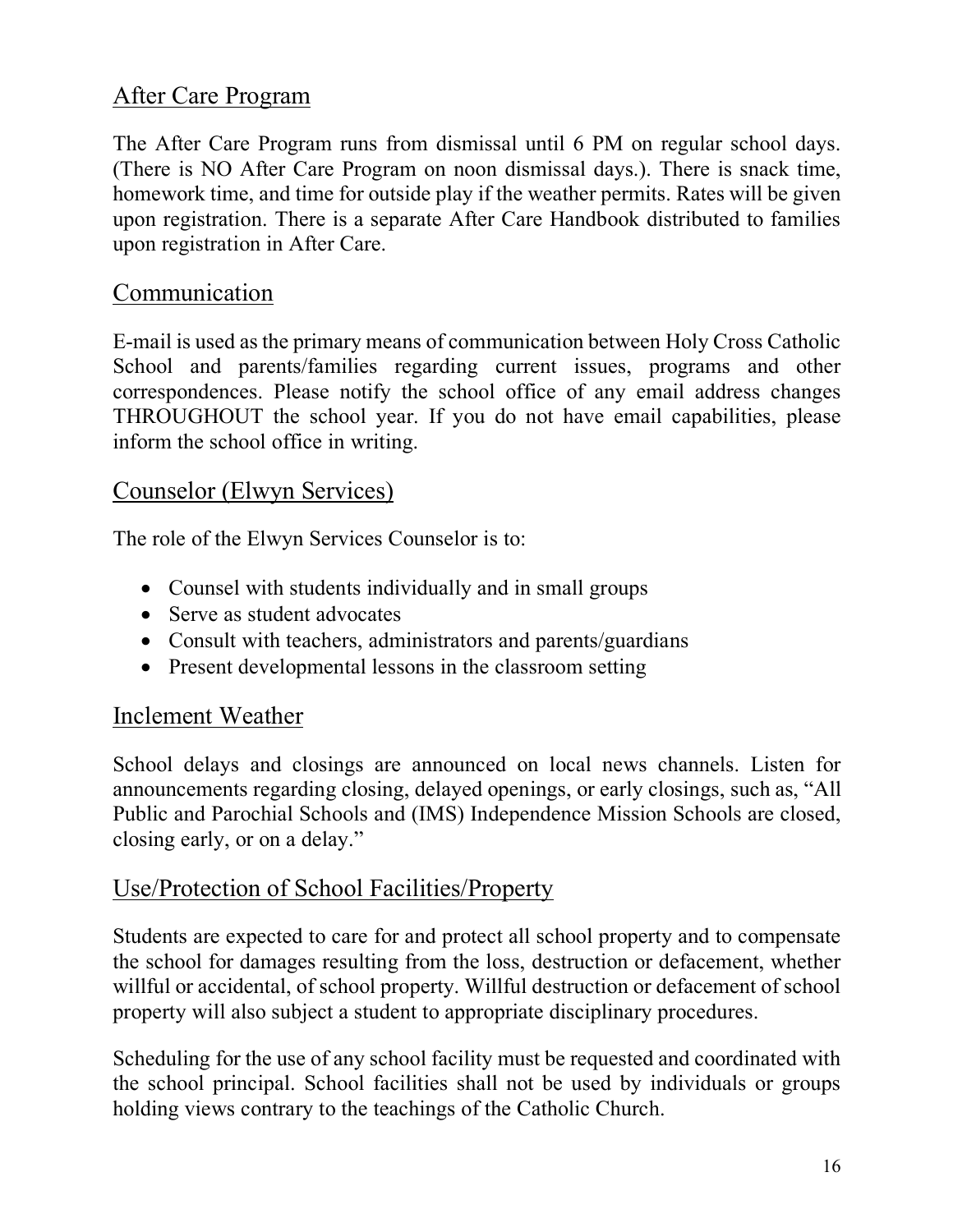# Lost & Found

The school is not responsible for any personal property, electronic items, or clothing that a student decides to bring to school. A student is responsible for monitoring any items they bring into school and the school is not responsible for the replacement of any missing or damaged items. ALL CLOTHING AND LUNCH BAGS SHOULD BE LABELED WITH YOUR CHILD'S NAME.

### Lunch Schedule and Menu

Kindergarten lunch/recess time is 11:00am - 11:40am 1st through 4th grades have their recess and lunch period from 11:49am - 12:30pm. Grades 5 through 8 have their recess and lunch period from 11:09am - 11:49am. Menus for the hot lunch program will go home once a month. The monthly menu will also be posted outside the kitchen.

#### Mass

Our students and teachers attend mass on the first Friday of each month with the pastor at Holy Cross Catholic Church. Parents or guardians are always welcome to attend. Mass will begin at 9:55am unless otherwise noted in the weekly update.

#### Photography

As part of our public relations efforts, we routinely photograph faculty, staff, and students involved in school-related activities. Your (non)consent to have your child photographed was indicated in TADS at the time of registration.

### Telephones

The school office phones are available for student use; however, permission must be obtained from a faculty or staff member prior to use. Telephone messages for a student pertaining to transportation arrangements, childcare, or after-school activities will be relayed.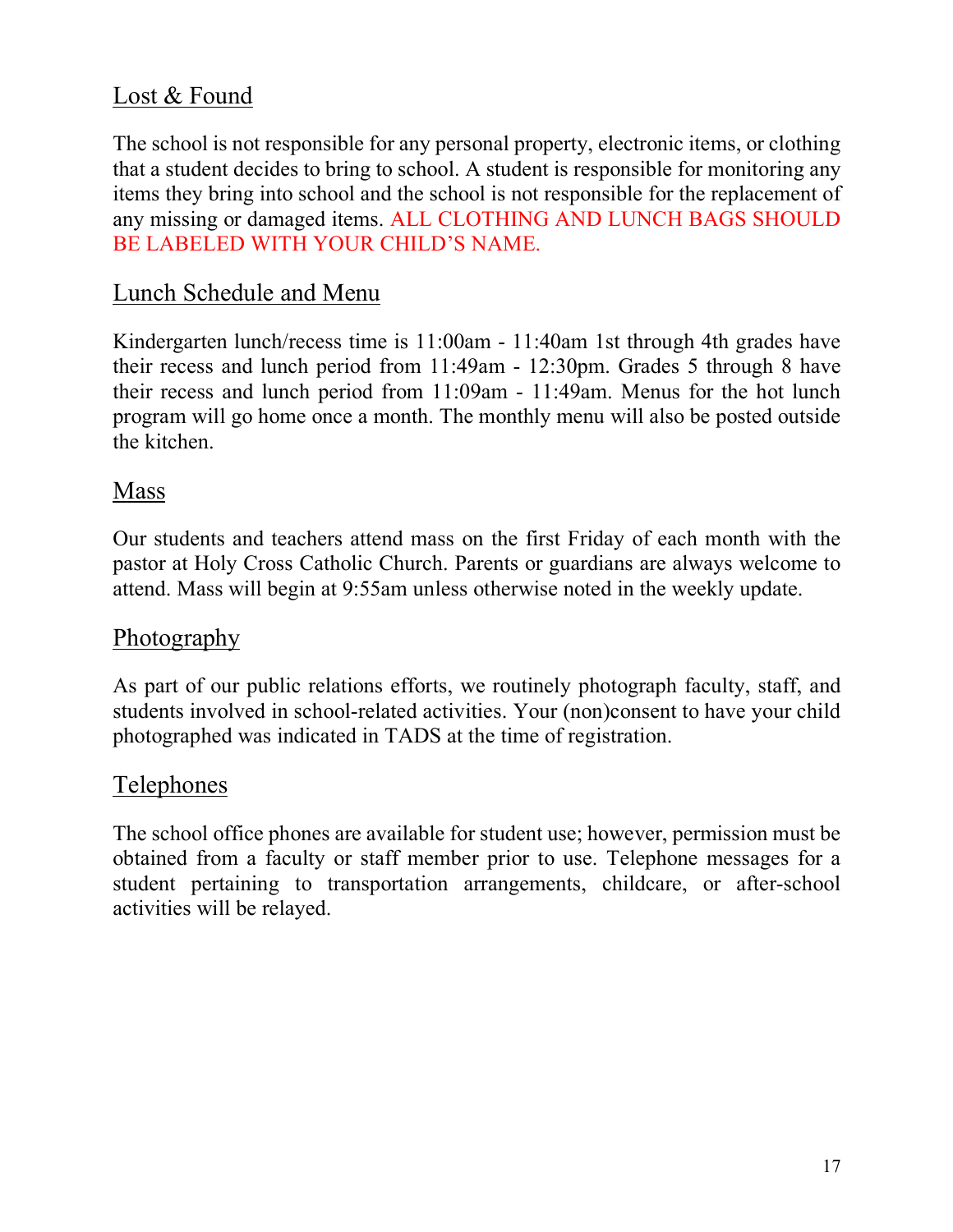# **Academic Policies and Procedures**

## Student Records

A parent or guardian may request an appointment to meet with the administration to review and or discuss their student's permanent records.

# Report Card Policies

Report cards are issued three times a year to students in Grades Kindergarten through 8. The first trimester report card requires a face to face conference between parent and teacher.

Each student is responsible for his/her own report card grade by satisfactorily fulfilling all academic requirements which include a variety of assessments:

- quizzes
- major tests
- oral and written reports
- independent classroom work
- active participation in classroom lessons and activities
- class/individual projects

### Parent-Teacher Conferences

If a parent or guardian would like to schedule a parent-teacher conference, they must contact the teacher via email.

#### School Hours

School hours are from 8:00 a.m. until 2:52 p.m. On the occasion of half-day events, dismissal will be at 12 p.m. for all grades unless otherwise notified.

#### Standardized Testing

The Terra Nova Test is administered each year to students in Grades 3 through 7. The results are communicated to parents/guardians and are utilized by the school for curriculum planning.

MAP Testing is required for all students grades k-8. It is given three times a year for reading and math, and charts your child's growth throughout the school year.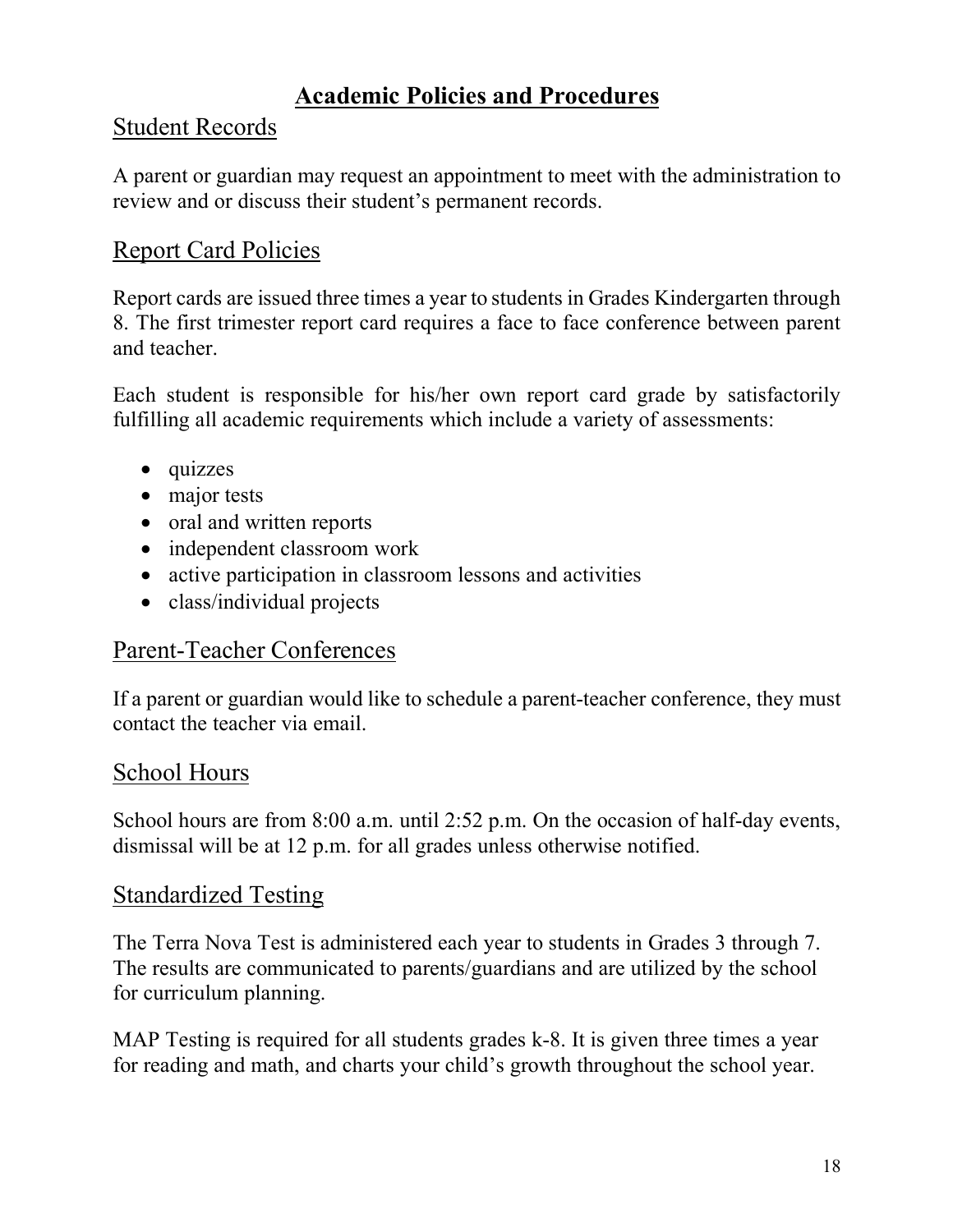### Exams

Final exams will be given to each grade. Dates will be set aside on the calendar at the end of each school year for this purpose.

#### Curriculum

The Holy Cross Catholic School curriculum from Kindergarten through Grade Eight includes religion, integrated language arts, mathematics, science, social studies, art, computer literacy, music, and physical education. Holy Cross Catholic School uses the curriculum guidelines for each subject as developed by the Office of Catholic Education, Archdiocese of Philadelphia. Holy Cross Catholic School uses the Common Core State Standards for integrated language arts and mathematics.

#### Physical Education

Students participate in weekly physical education classes conducted by the physical education teacher. Students must show good sportsmanship in physical education classes. Students must wear appropriate gym uniform for physical education classes. Information regarding the gym uniforms is included under "Dress Code" in this handbook. Students who cannot participate in physical education classes because of injury or illness need to bring a written note of excuse to the classroom teacher in the morning before physical education class.

Students who cannot participate in physical education classes for a prolonged period of time need to bring a note from a doctor.

#### Promotion and Retention

Student progress is monitored throughout the school year. A student is promoted to the next grade when s/ he adequately demonstrates mastery of material covered at the present grade level. At the first report card period, the parent/guardian is informed of the student's academic, social and emotional progress. In January the teacher contacts the parent/guardian of a student who is struggling to make academic progress, to discuss strategies employed thus far, options for support services and the possibility of retention. By May, the teacher schedules a follow-up meeting with the parent(s)/guardian(s) and the principal.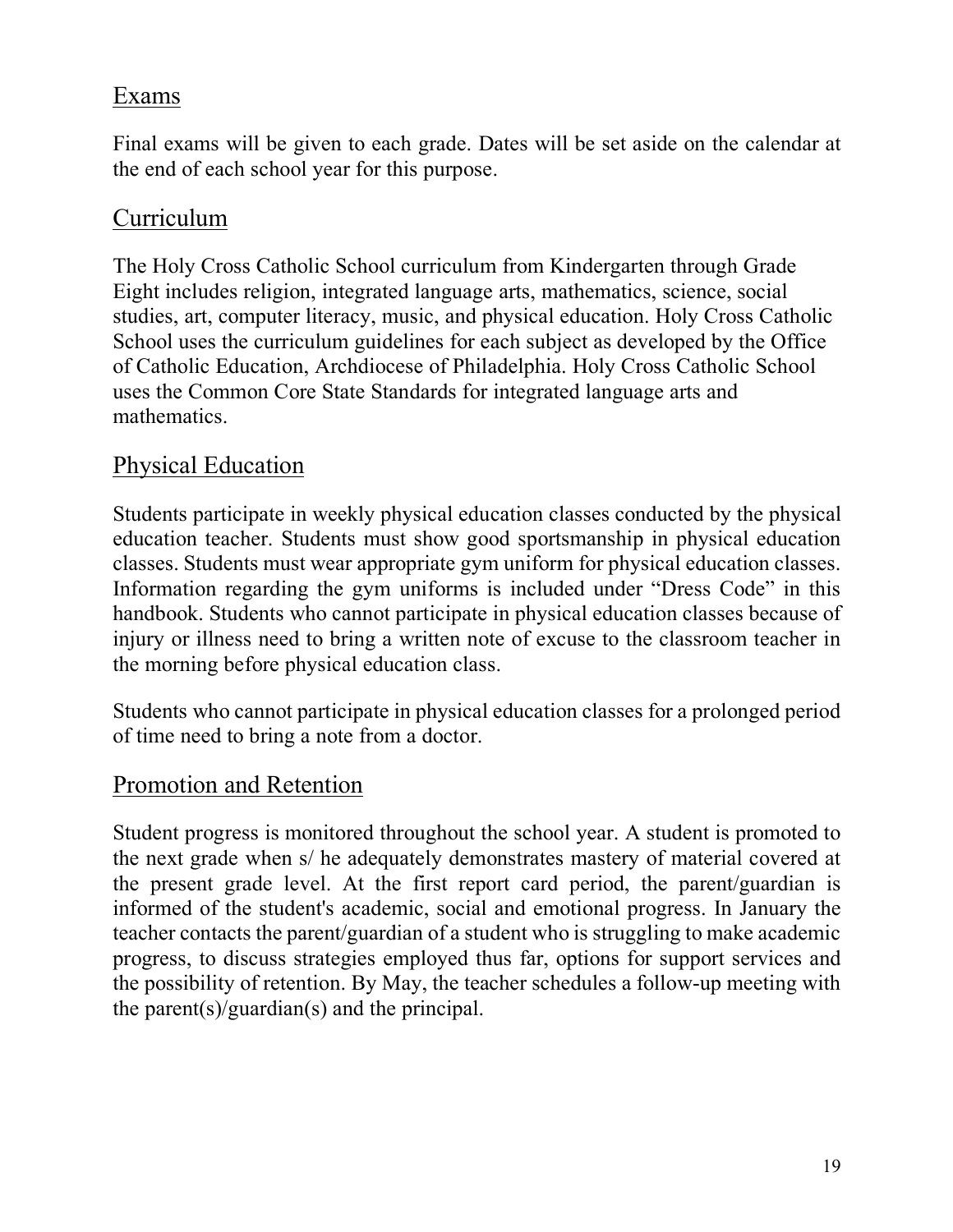# Probation (Academic)

Holy Cross Catholic School encourages all students to reach their fullest potential through the academic program. Each student is responsible for the satisfactory completion of projects, classwork and homework in a timely manner. Grades on all assessments are expected to be commensurate with the student's ability.

A student who does not fulfill her/his academic responsibilities in a marking period will be placed on academic probation for that marking period and the next one. During this time the student's progress is monitored as follows:

- The subject area teacher notes the student who is experiencing academic difficulties in class and/or home assignments and/or assessments, notifies the principal, and contacts the parent/guardian to inform her/him of the possibility of the student's academic probation.
- The progress report issued prior to the report card includes a written notification citing the possibility of academic probation.
- Written verification that the student has been placed on academic probation is forwarded to the parent/ guardian.
- The parent/guardian and the student confer with the principal and the teacher. The teacher outlines the student's program for improvement.
- The teacher continues to inform the parent(s)/guardian(s) of the student's progress. This process includes: parent/guardian contacts, mid-trimester progress updates, periodic meetings with the student, and trimester report cards.
- If a student is successful in consistently meeting her/his academic responsibilities, the student is removed from academic probation and the parent/guardian is notified in writing.
- If the student is unsuccessful in consistently meeting her/his academic responsibilities. The principal and the teacher(s) review the student's continued enrollment in Holy Cross Catholic School.

### Assemblies

The primary purpose of school assemblies is educational. Being part of an appreciative audience is a learning experience; therefore, every student is expected to show proper respect and courtesy at this time.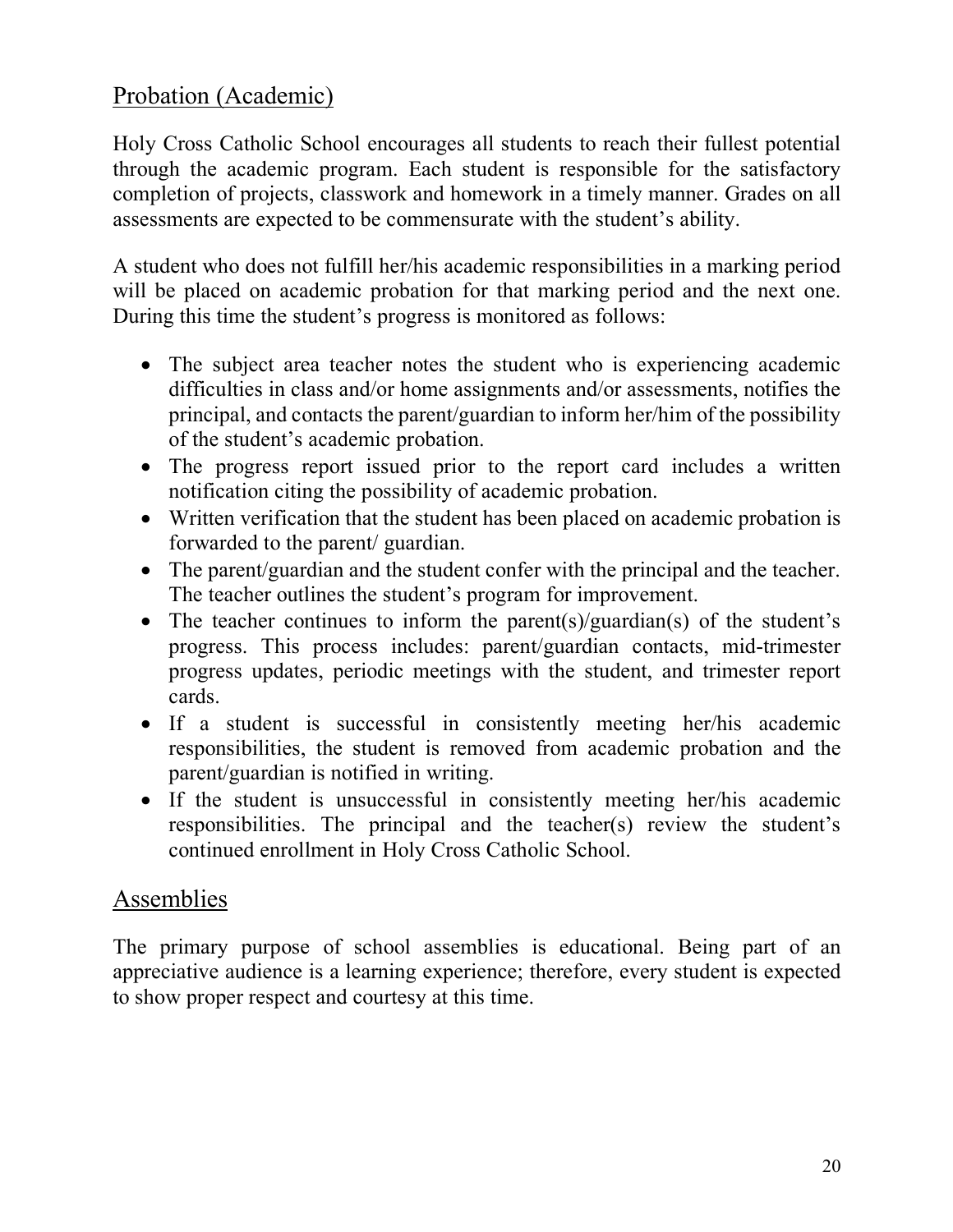# Homework Assignments

Homework is an extension of the learning that takes place in school. Homework provides practice and drill that reinforces classroom learning and provides opportunities for independent study, research, and creative thinking. Homework includes both study and written assignments which students do independently. While the assignments should not require undue parental assistance or supervision, parents/guardians can help their children by arranging a quiet, comfortable place to work, checking that assignments are completed and signing homework (if required by the teachers). Since ample time is allowed for the completion of research and long- term assignments or projects, students should pace themselves by spending additional time each night so that these assignments are completed on time.

Homework can be obtained from students' homework books or from the teachers' websites:

http://holycrossphila.independencemissionschools.org/our-school/faculty-andstaff/.

#### Graduation

Eighth grade students who have completed the prescribed course of study and maintained a suitable conduct record are eligible for graduation if all financial obligations have been met. Procedures for graduation are determined by the principal and the eighth-grade teachers. The principal reserves the right to deny the privilege of graduating and/or participating in graduation exercises to any student who does not meet the academic or behavioral expectations of the school.

#### Closing Exercises

Participation in closing exercises is a privilege, not a right. The principal has the right to deny any student from participating in closing exercises if, in their view, the student's conduct or academic record or disciplinary record indicates that the privilege should not be extended.

#### Books

All textbooks are the property of Holy Cross Catholic School. The school issues textbooks to each student for his/her use. The students must return the books at the end of the course. The charge for a lost or destroyed textbook will be the retail cost to replace the book (approximately \$70). Each textbook must be returned to the teacher at the end of the school year. If a student's book is lost or destroyed, payment must be made in full.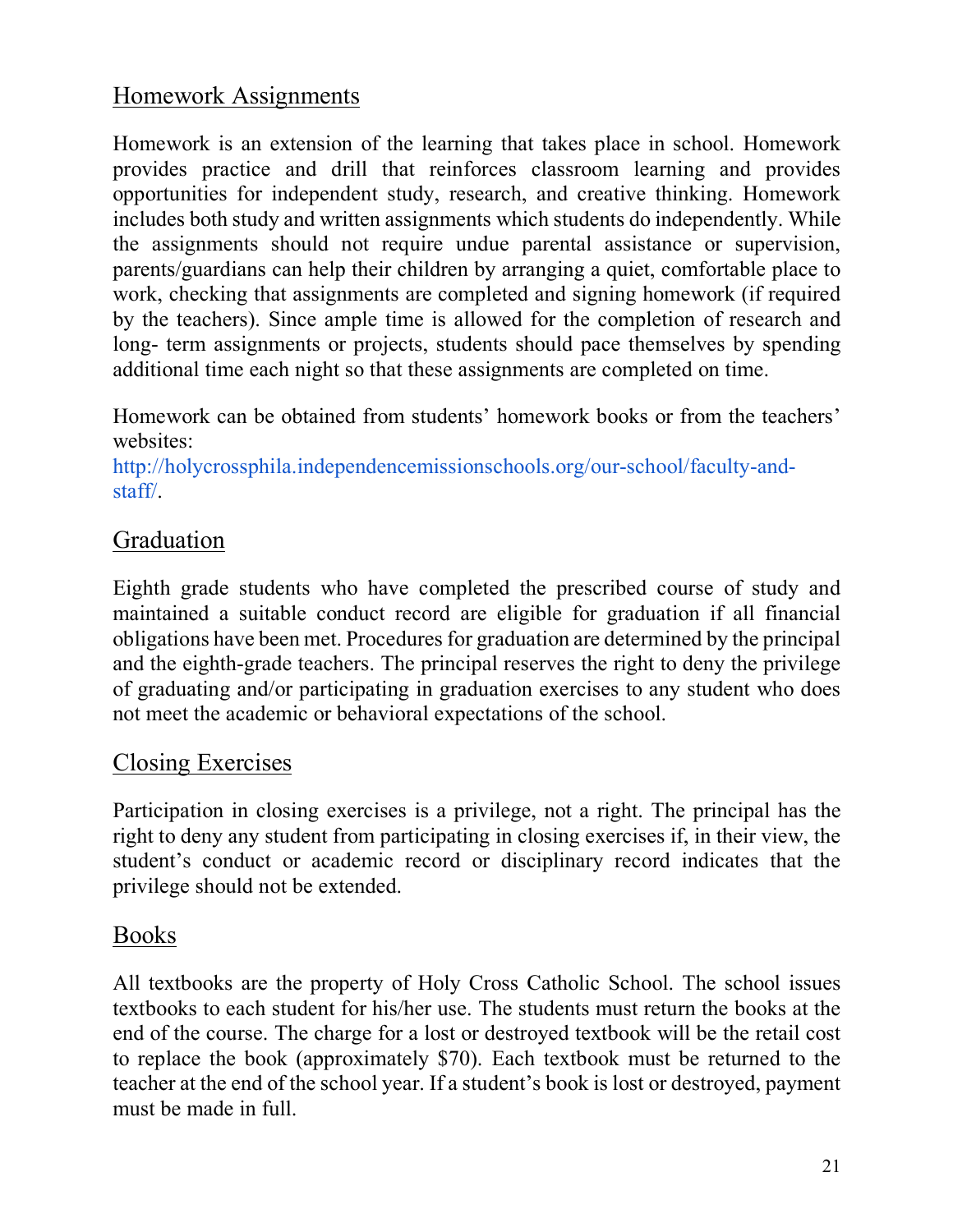### Academic Dishonesty

Academic dishonesty is defined as any cooperative or solitary attempt to represent the work of any other person as one's own. Examples include but are not limited to:

- Copying any portion of another student's assignment or test
- Looking at any material not provided or directed by the teacher during a test.
- Giving answers to others on a test.
- Informing others of test items before they take the test
- Reporting inaccurate grades
- Use of any electronic device (cell phone, etc.) to give or obtain answers on a test.

Both the student who copies and the student who offered materials for copying will receive consequences. Students who are found to be academically dishonest may receive a zero on that assignment/test as well as additional disciplinary consequences.

#### **Library**

The school library is staffed by a librarian and is available to the students at scheduled periods during the week. The students' scheduled library period includes book selection, research, and related activities. Students must display appropriate conduct at all times in the library. Students may borrow books once a week. **Students must pay a fine on overdue books. Parent(s)/ guardian(s) are responsible for the replacement cost of damaged or lost books**.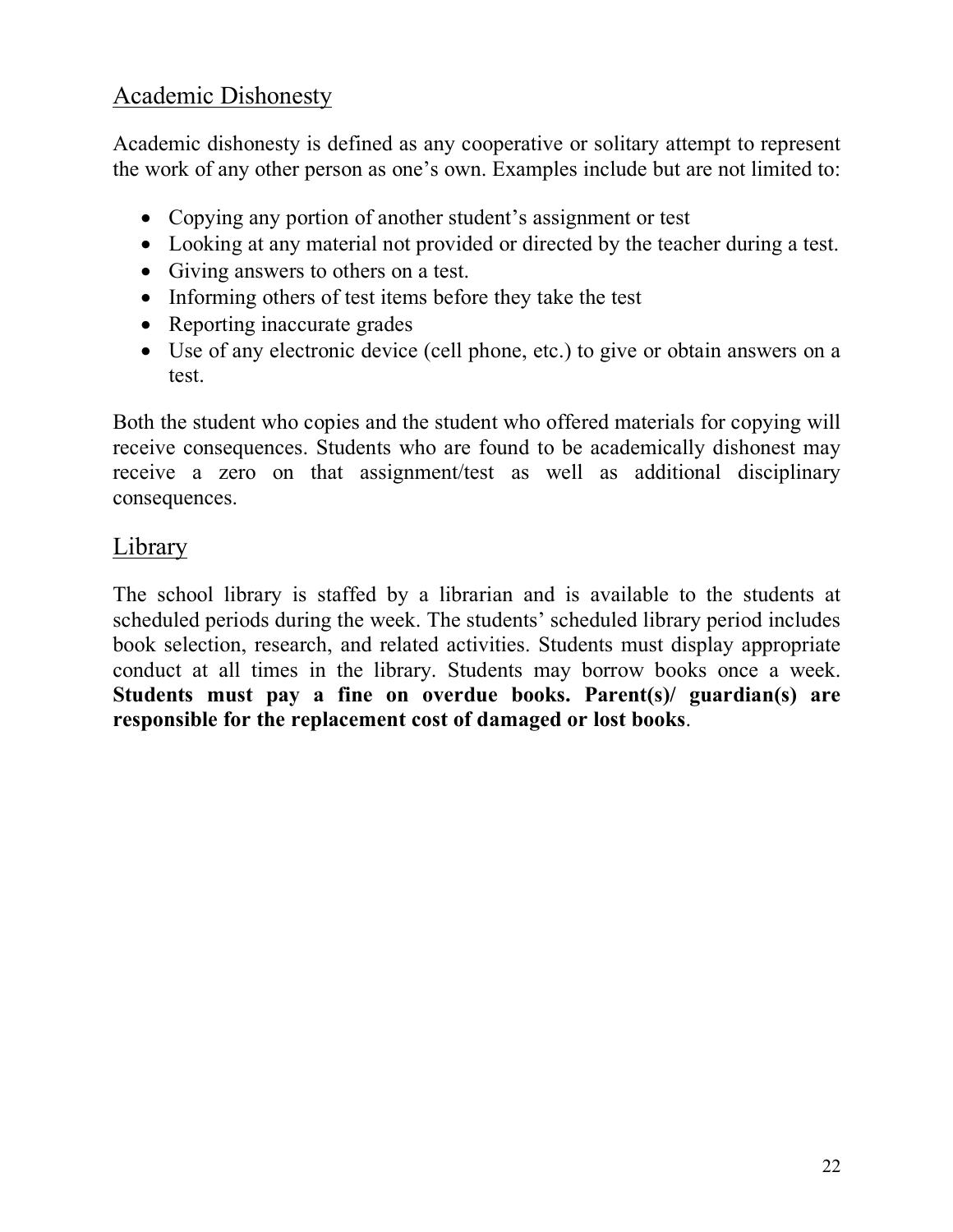# **Student Conduct**

# Code of Conduct

The teachers and staff at Holy Cross Catholic School are dedicated to finding the best means of aiding, guiding, and implementing positive self-discipline for children. In this way, we can help and support our parents/guardians.

A Code of Conduct for our students includes, but is not limited to, the following concepts:

- Students should treat each other, school employees, and visitors with the concern and respect that is a sign of Gospel virtues.
- Students should always conduct themselves in a courteous and Catholic/Christian manner.
- Students should respect the learning environment and harmony of the school. Disruption is considered an infringement on the rights of others and handled according to the discipline policies of the school.
- Students should use material items with care and respect that shows they understand what it means to live in a world in which our resources are limited and need to be shared.
- Students should report to classes on time with all designated materials and dressed according to the uniform guidelines set by the school.

# Student Expectations

Students attend and participate in the school program so that they may develop to their fullest potential. Students are expected to act in such fashion that their behavior reflects favorably on themselves and the school. Students are expected to:

- respect all other persons by the way they speak to and act toward them;
- respect the rights of others, including the right to secure an education in an environment that is orderly and disciplined;
- contribute toward establishing and maintaining an atmosphere that generates mutual respect and dignity for all;
- observe others' right to privacy;
- demonstrate a positive attitude;
- behave appropriately in all situations in keeping with the Catholic/Christian principles which the school espouses;
- be punctual and attend school on a regular basis;
- come prepared for class with required supplies and assignments;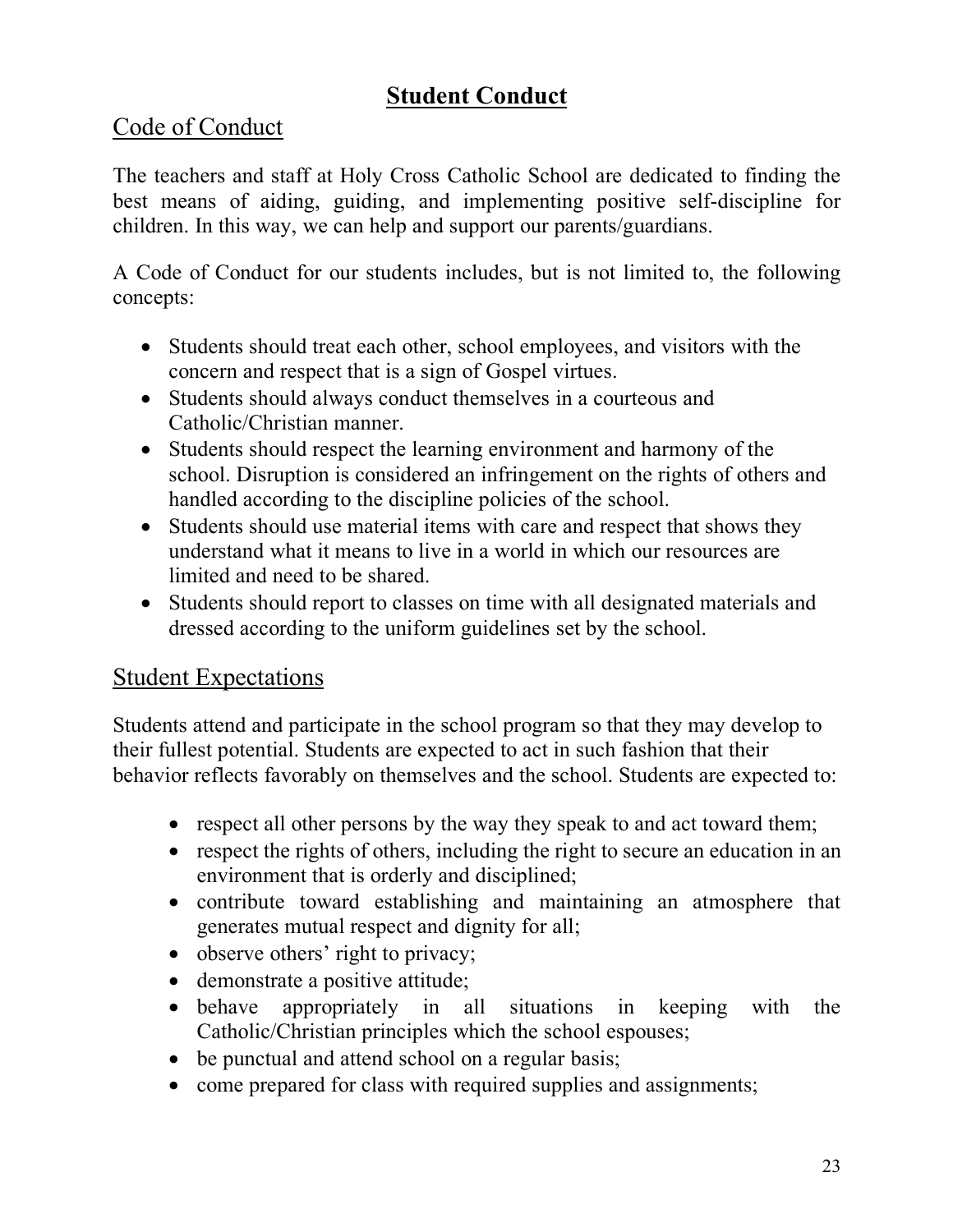- make an earnest effort to do their best work;
- avoid cheating in all forms including forgery, plagiarism, and violation of copyright;
- assist in the efforts of teachers and parents/guardians to communicate about a student's progress by presenting to parents/guardians all test papers and other documents requiring parent's/guardian's signatures and returning such to school;
- deliver other forms of communication between parents/guardians and teachers.
- maintain habits of personal cleanliness;
- observe the dress code;
- respect school property and help keep it free from damage;
- obey all other specific school and classroom regulations;
- accept responsibility for his/her actions.

Students who fail to comply with school policies and regulations must accept consequences.

The general rules of each classroom reflect the philosophy of the school. The rules in each classroom are concerned with effective classroom management for that particular grade level. Teachers explain classroom rules to their students during the first week of school and to the parents/guardians at Back-to-School Night. Ordinary discipline infractions are handled by each teacher. This discipline requires a teacherstudent understanding and appropriate remediation. Disciplinary infractions that cannot be solved by this procedure are referred to the principal. Actions taken by a teacher or the principal may include conduct referral, parent/guardian conference, counselor recommendation, detention, suspension from extracurricular activities, or suspension from school.

### Attendance

Our families are aware of the strong relationship between school success and a good record of attendance. Students are expected to be punctual. Families are asked to schedule trips and vacations around the school calendar. Parents/Guardians should encourage good habits of attendance and punctuality in their children. Whenever a student must be absent from school, a parent or guardian must notify the school of the reason before 9 am. *If we have not received a call by 9:30 am we will contact you by text. Please respond. This is to assure the safety of each student.*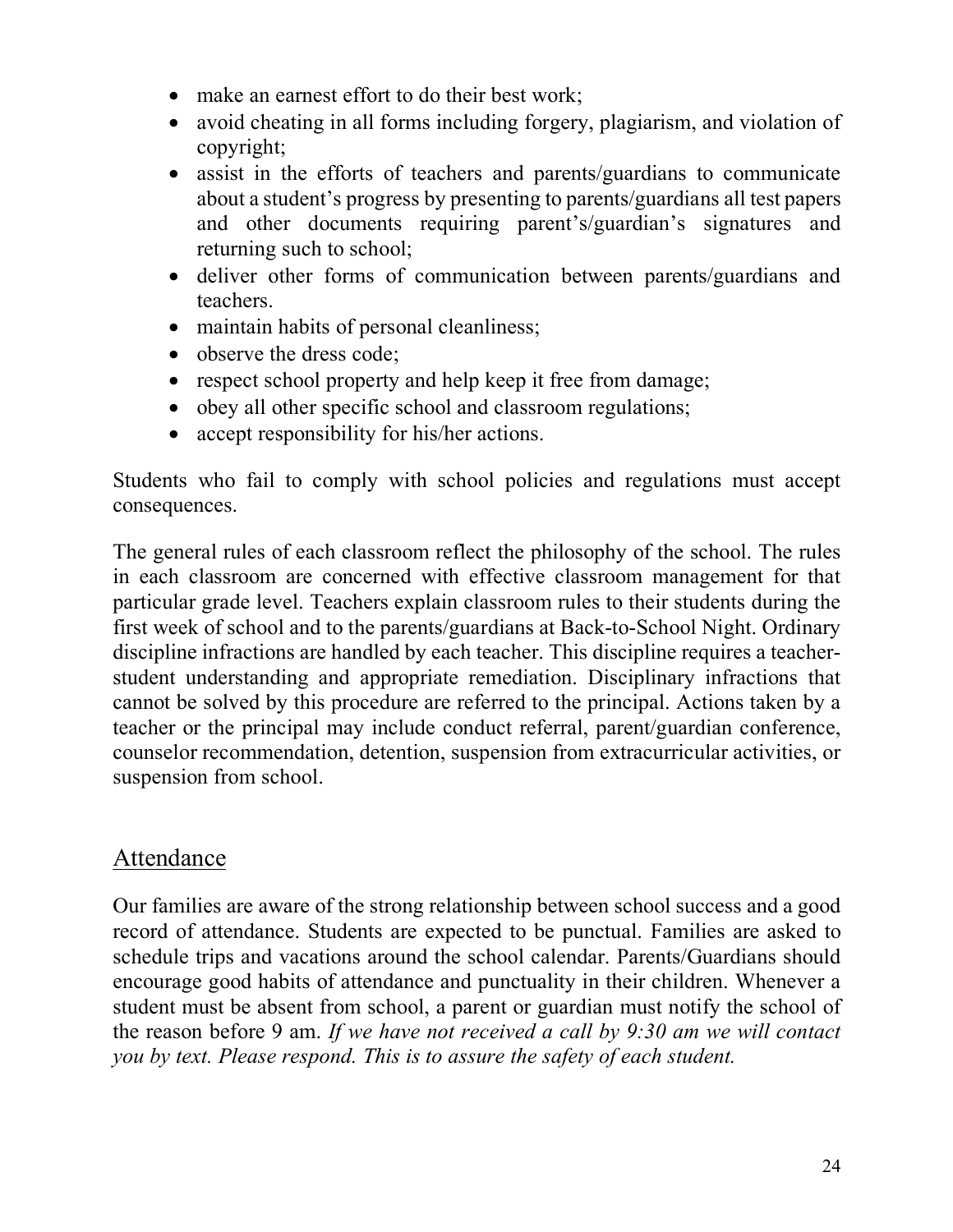Students who are too ill or otherwise incapacitated to attend classes and participate fully in class activities may not participate in activities scheduled for the afternoon or evening of that day. Students must attend five (5) sequential class periods to participate in an afterschool activity.

### **Perfect Attendance**

To be considered for "perfect attendance" a student must be present every day for the entire school day. Absence or lateness for appointments of any type are not valid exceptions for "perfect attendance".

## **Excused Absence**

An excused absence includes the child's illness, injury, or death in the family. All appointments should be made outside school hours when possible. The student is responsible for completing all assignments or tests missed during an excused absence.

# **Late Arrivals**

A student who arrives late for school must sign in at the school office and present a note from her/his parent/guardian explaining the reason for the lateness (Students who are late because the school bus on which they were riding was late do not need to present a note). Lateness, of course, impacts on a perfect attendance record and constitutes a serious infraction because it disrupts class and causes loss of instructional time. *Consistent lateness will incur a Conduct Referral (pink slip) after five lates.* If a student in consistently late to school, the truancy office may be contacted. In addition, students who are excessively late to school or often late to school may not be allowed to return to Holy Cross the following school year.

# **Releasing Students During School Hours**

If a student is to be excused during the day for any reason, a written note from a parent or guardian is required. Parents or guardians are required to sign out their child through the main office. To minimize learning time lost in the classroom, we will pull a student from class when a parent/guardian is physically on campus to sign them out.

If the child returns to school during the same school day, he/she, along with their parent or guardian, must report to the office and sign in to be admitted back into class. Kindergarten students will be escorted to their class by a staff member.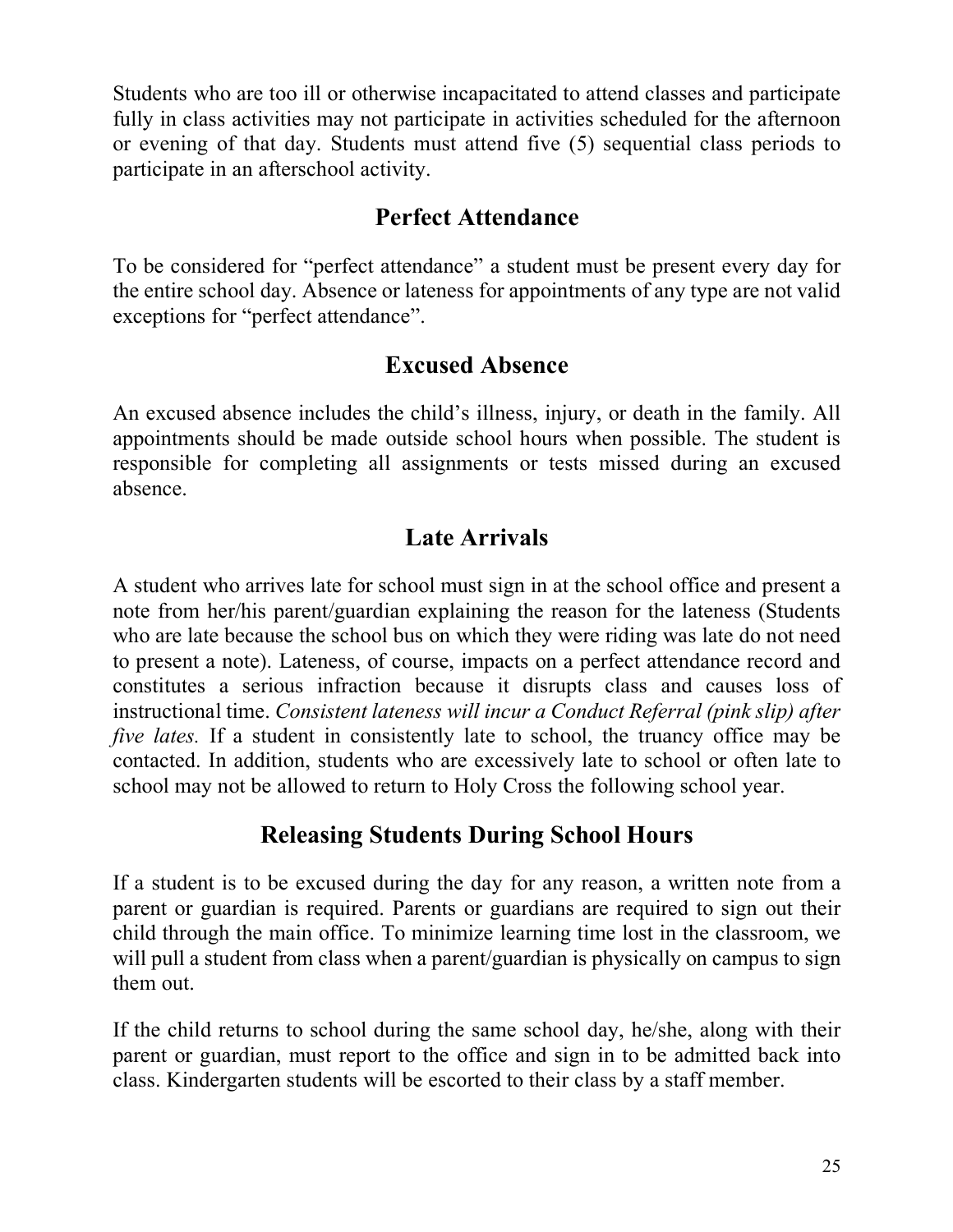A student will only be released into the custody of those persons listed as an "Emergency Contact" on MSP unless the school is notified in writing. Identification verification may be requested.

Parents/guardians will be notified by telephone to make suitable arrangements when it is necessary to send a student home because of illness or other reason. Documentation of this notification will be made in the school office.

Students will not be released to speak with anyone during school hours except Child Protective Services unless the parent/guardian is first notified.

# **Absence for Other Reasons**

When parents/guardians must take their student out of school for special reasons during the school year, the procedure required is:

- Notify the principal in writing of the trip and the days to be missed.
- The principal will review the student's record and the impact of the absence on the academic progress of the student.
- The final decision is the responsibility of the parent or guardian.
- The school is under no obligation to provide assignments ahead of time, makeup work, special testing arrangements or tutoring.
- The student is responsible for all missed work the same as any absence; that is, for every day missed, the student has one day to make up the work.

# Discipline Procedures

The school's main objective is to create a positive, structured and loving atmosphere in which each student can thrive and exhibit proper behavior and self-control. In order to provide a successful learning experience, it is important to establish consistent classroom procedures and clear guidelines for behavioral expectation. Each teacher will have certain expectations for their classroom that will be explained during the first weeks of school. Corporal punishment is not permitted by anyone on school property.

Just, appropriate disciplinary policies are essential educational processes which include the necessary provisions that protect the common good of the school community. Suspension may lead to dismissal. The principal will inform the parent/guardian of the seriousness of suspension and seek her/his immediate cooperation in a corrective program designed to resolve the student's problem, if possible.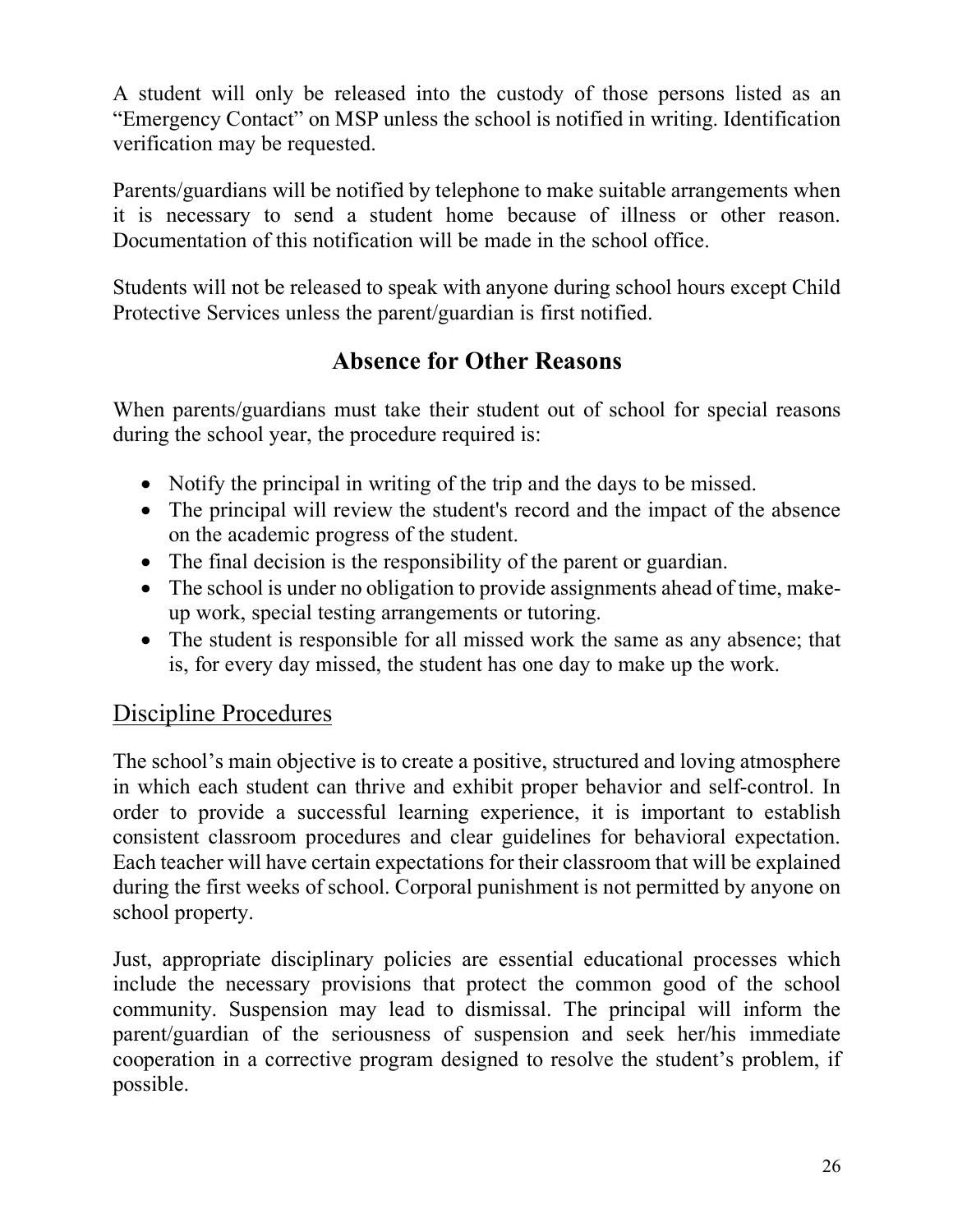The following are procedures available to teachers and administrators as they work with students concerning problematic behaviors:

# **Discipline Policy**

A fair, consistent discipline policy is an integral part of a sound educational program. Discipline is a reflection of the philosophy of a Catholic school which attempts to develop a fully committed Christian - a Christian committed to the observance of just rules and regulations and to assist the individual in responding to one's responsibilities and obligations to oneself and others. The philosophy of Holy Cross Catholic School supports the belief that each child deserves to be guided and encouraged so that proper attitudes toward self and others are fostered.

#### **Detention**

Teachers may give students detention during lunch play time, after school or on the weekend. Teachers give parents/guardians at least one day's advance notice of a student's after-school detention.

## **Suspensions**

Serious infractions may result in an immediate suspension or dismissal and apply when students are on campus, on a bus, or at a school-sponsored function. Examples of serious infractions include the following:

- Truancy, unexcused absences and/or absence without parent/guardian knowledge
- Violent behavior, any fighting or behavior that causes physical injury
- Flagrant disrespect for authority to any adult in the building
- Possession and/or use of drugs, narcotics, tobacco or alcoholic beverages on campus or on a bus
- Irreverence
- Vandalism, destruction or defacing of school or parish property
- Profane/obscene language or gestures or engaging in immoral conduct
- Possession of any item which may present a danger to others in school or out
- Cutting class
- Leaving campus without permission from a school authority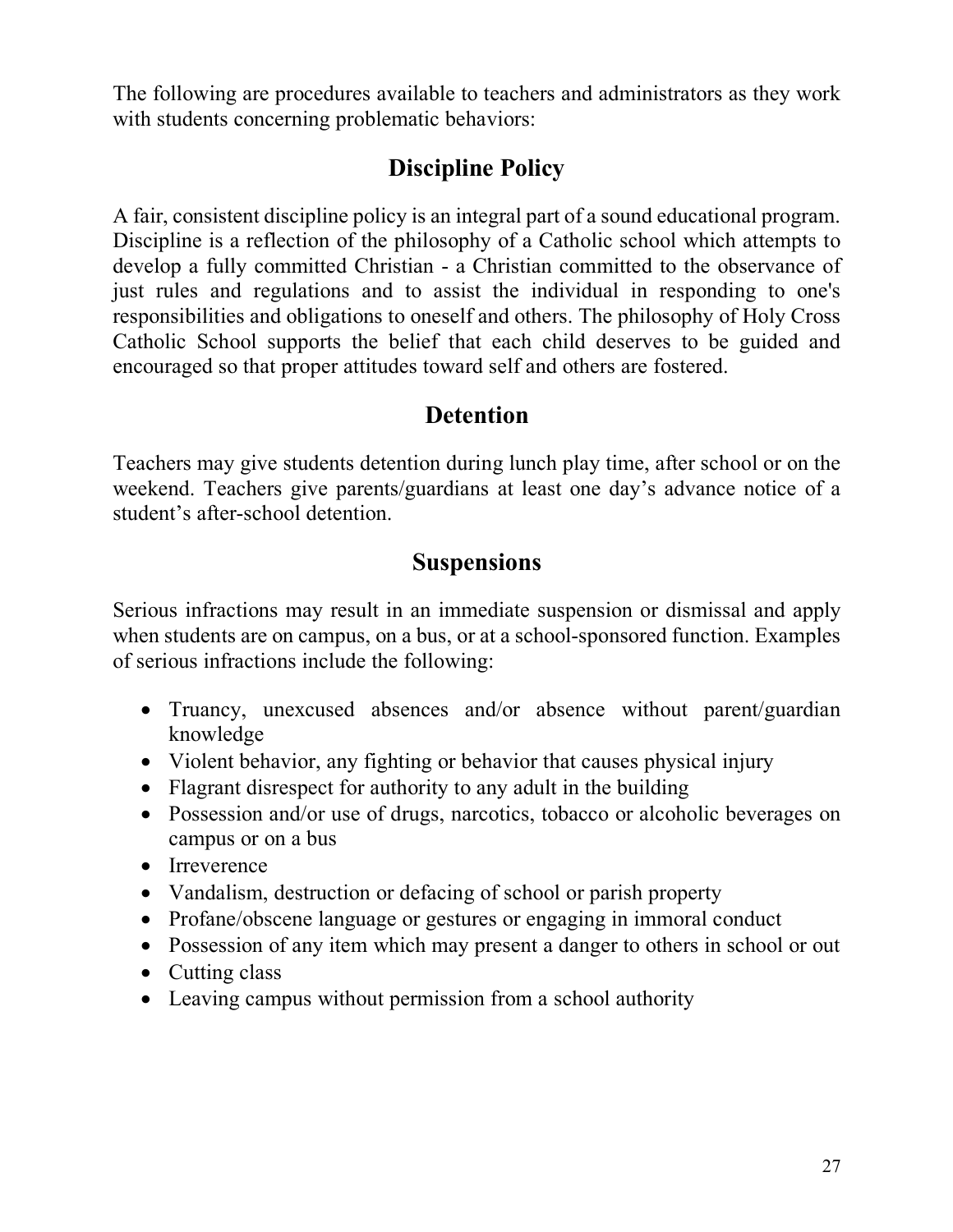# **Procedures for student suspensions**

- The infraction is of a serious nature as determined by the principal through a thorough investigation.
- The parent/guardian of the student is informed in writing of the suspension as soon as practicable.
- The suspension is implemented, in-school or out-of-school at the discretion of the principal.
- At the end of an out-of-school suspension, the principal meets with the parent/guardian and the student. A student is not readmitted to school until such meeting has been conducted and all other conditions for re-admittance have been satisfied.
- Parent/Guardian and student each sign a formal agreement in which they signify their understanding and agree to assume responsibility for future behavior.
- The student may be referred to a counselor or a teacher for counseling.
- The signed agreements and a written report of the suspension are filed in the student's record.
- Suspension records are not a part of the student's permanent or cumulative record. Ordinarily, suspension records are available only to authorized school personnel and parents/guardians.

### Behavioral Probation

Any student who is suspended out of school more than one time, receives more than three Conduct Referrals (pink slips) during a trimester, or five Conduct Referrals (pink slips) over the course of the academic year will be placed on behavioral probation.\*

Students who are placed on behavioral probation could have all extra-curricular activities suspended and face a 5-day out of school suspension on the next serious infraction. The student will not be readmitted to school until his/her parent(s)/guardian(s) meet with the Principal. Consequences for the next violation of the school behavior code could be expulsion from Holy Cross Catholic School for the rest of the year. Based on the nature and severity of the infraction, suspension or expulsion is at the discretion of the principal.

\*Any student who has been suspended from Holy Cross Catholic School may not be allowed to attend field trips. It is the principal's discretion.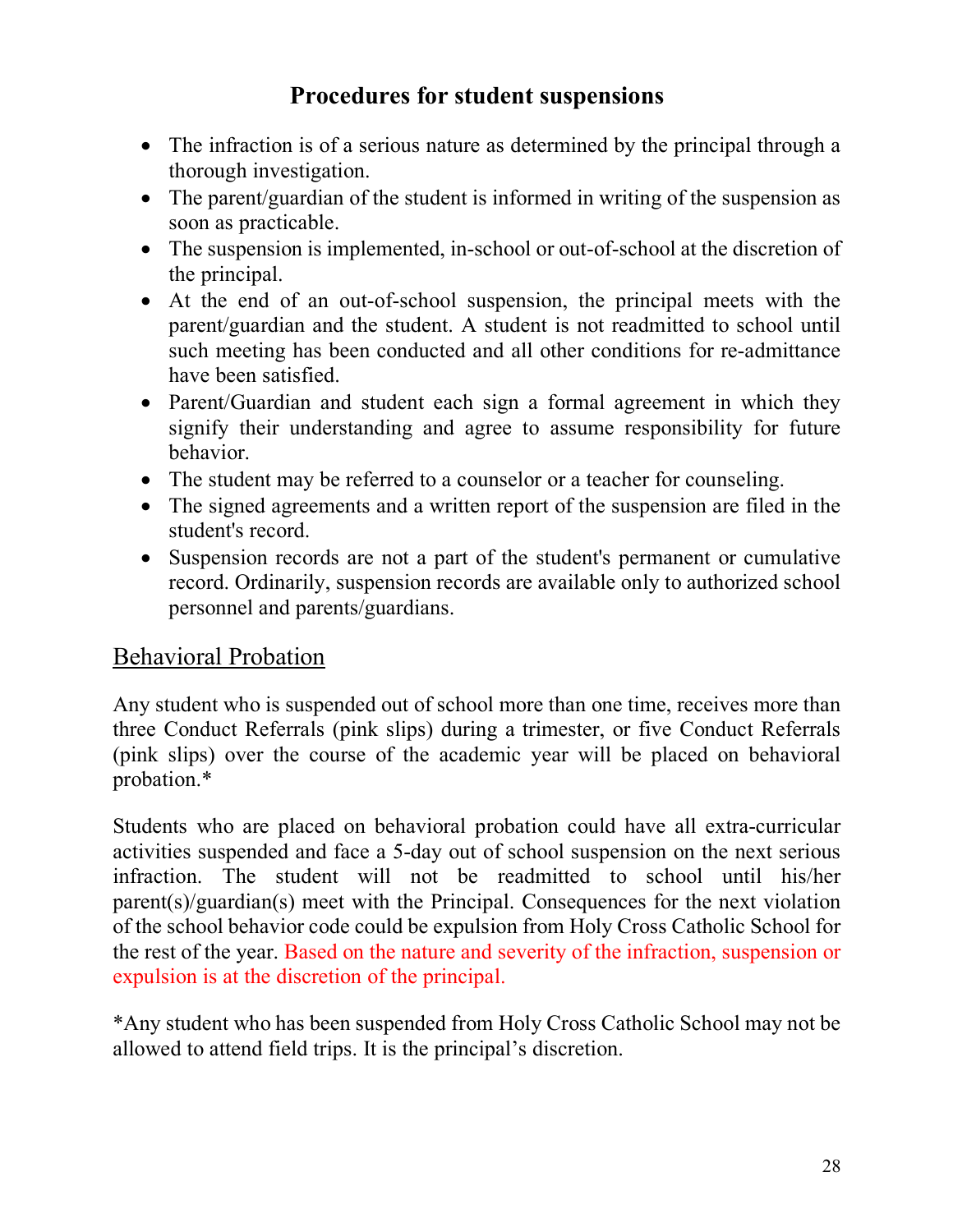## New Student Probationary Period

All new students are placed on academic and behavioral probation for six weeks*. Failure to complete homework, excessive absents, lateness and failure to make a positively contribution to the classroom environment may result in parent meeting to determine next step.* 

# Referrals

For continued or serious behavioral difficulties, a family may be asked to:

- Receive individual child counseling using child psychologist/therapist/counselor that both parent/guardian and school mutually agreed upon.
- Enroll in an intervention program that is qualified to assist in corrective classroom behaviors/attitudes/skills.

#### Dismissal/Expulsion

After two (2) formal suspensions, the student may be dismissed.

The student who is dismissed may apply for readmittance after one full year. The principal will determine whether re-admittance is appropriate.

In certain instances, an infraction may warrant immediate dismissal. The school administration reserves the right to dismiss any student at any time when the conduct of a student or a parent/guardian is judged to be gravely inconsistent with school policy, the good of the school community, or Catholic teachings.

The parent/guardian of the student will be informed in writing of the dismissal as soon as possible.

If the Administration and faculty have worked to remedy behavioral/academic difficulties multiple times and the Administration and IMS Central Office Personnel agree that the school can no longer continue to benefit the student or harm is befalling other members of the school community, then a student may be asked to withdraw from the school. If a family refuses to withdraw a student, then expulsion may occur.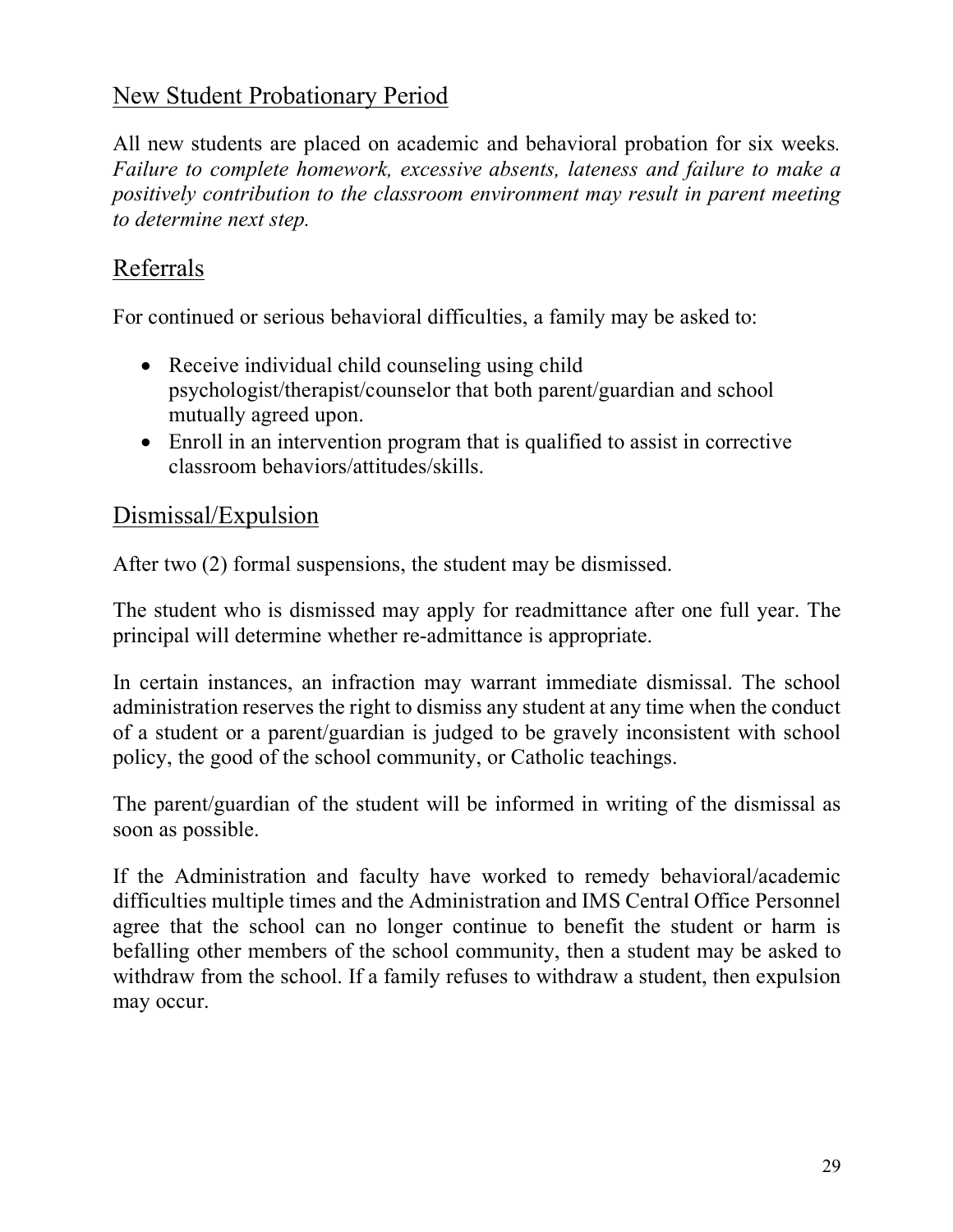### Weapons/Dangerous Instruments

Student possession of any weapon or dangerous instrument that could be used as a weapon on school property or at school related functions is prohibited. Immediate out of school suspension will occur to a student caught with a weapon on school grounds. This will lead to a meeting with the students' parents to discuss the future enrollment of the student. The possession of a weapon or weapons will be reported to the proper law enforcement agencies.

#### Off-Campus Behavior

A student is a Holy Cross Catholic School student at all times. A student who engages in conduct on or off campus that is detrimental to the reputation of the school may be disciplined by school officials.

The administration, in consultation with IMS Central Office Personnel, reserves the right to waive and/or deviate from any and all disciplinary regulations for just cause at his or her discretion.

#### Technology Acceptable Use Policy

All members of the school community are expected to abide by the Technology Acceptable Use Policy provided to families in TADS during the registration process and to teachers and staff at the outset of the school year.

### Bullying

Students are expected to respect and protect the dignity and worth of each individual without regard to race, gender, color, national or ethnic origin, disability or religious persuasion.

Bullying, including cyber-bullying, discrimination, harassment or hazing of students is strictly prohibited.

Holy Cross Catholic School has a zero-tolerance policy towards any bullying behavior. The definition of such behavior is:

"Bullying happens when someone with more power unfairly hurts someone with less power over and over again. Power may be physical strength, social skill, verbal ability or any other resource."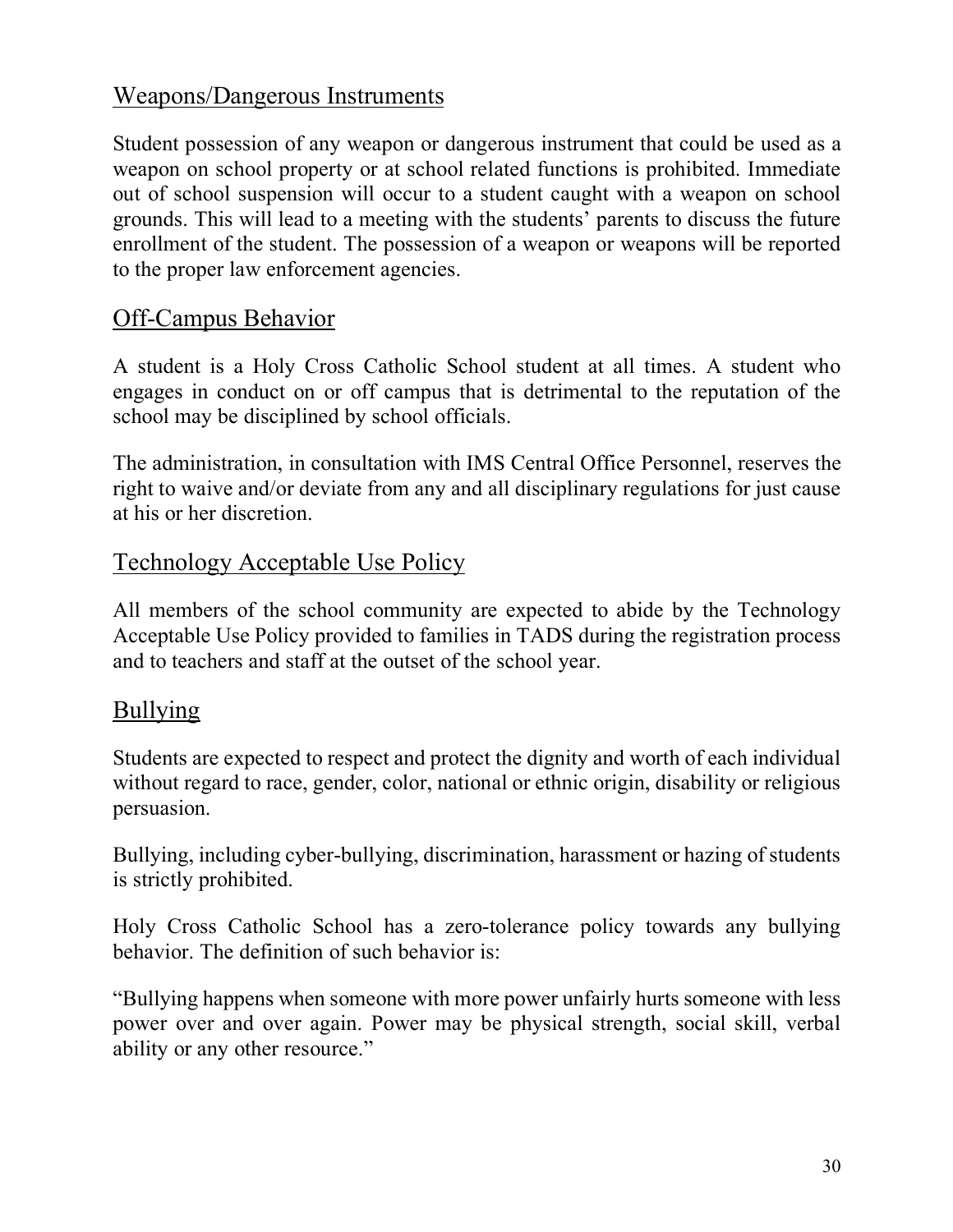Instances of bullying that go unreported cannot be dealt with in an appropriate manner. At Holy Cross, we ask that parents/guardians notify their child's teacher when the first mention of bullying behavior is reported by their child. Confidentiality of the report will be maintained to the maximum extent permitted within the context of an appropriate investigation and response by the school.

When appropriate, such behavior will be reported to law enforcement. Parents/guardians are encouraged to report threats of violence or harm to their children to law enforcement, particularly if perpetrated electronically.

## Cyberbullying (Social Networking Policy)

Students are required to refrain from participating in any malicious or derogatory exchanges in texts, e-mails, or on social networking sites (Facebook, Twitter, Instagram, etc.) that involve the school name, its employees or other HC students and families. All incidents reported to a teacher or staff member must be immediately brought to the attention of the Administration.

Such situations violate school policy and may result in subsequent disciplinary action regardless of whether the post occurs during school hours, on school campus, or at school functions or not.

## Cell Phones, Cameras, and Electronic Devices (E-Readers, iPad, iPod, Smartphones, etc.)

For all students, the use of personal cell phones, iPods, or any electronic device enabled with internet capabilities is forbidden upon arriving at school in the morning until the dismissal of school that afternoon without the express consent of a faculty or staff member.

# Cell Phone Policy

Students are NOT PERMITTED to have cell phones on while on school grounds.

PLEASE NOTE: all cellphones will be collected and locked up in the office at the beginning of the school day. If a student is found to have a cell phone still in their possession during the school day, it will warrant a conduct referral and the student forfeiting their right to bring in a cell phone to school for the rest of the school year. The parent or guardian will need to come into school to pick up the phone and have a conference with their child's' teacher and principal. A second offense will warrant an out of school suspension (revised 2/16/2016).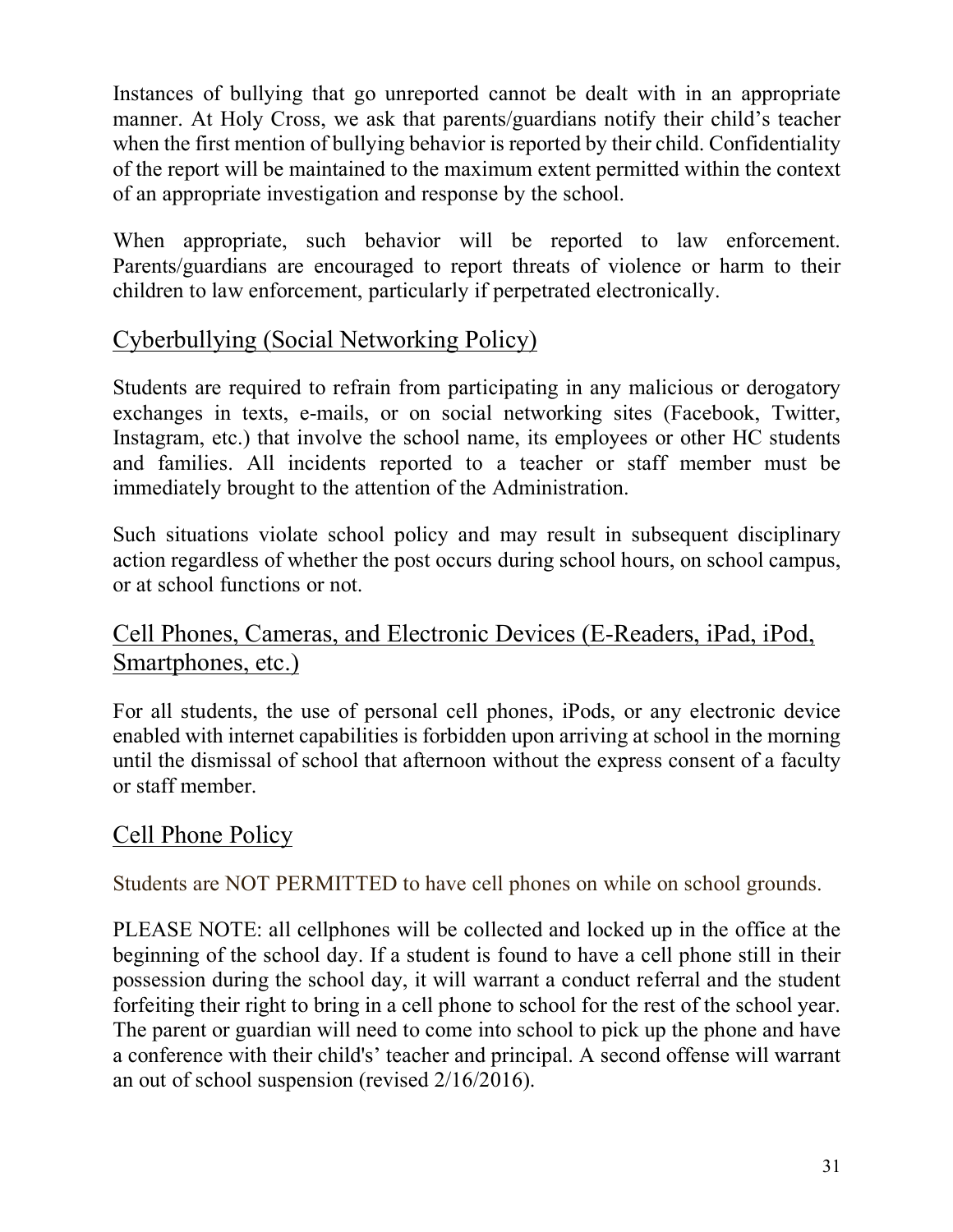### Videos and Photos

For legal and privacy reasons, students are prohibited from taking photographs or video of any school employees or students during school and using it in an unauthorized manner. This includes sharing pictures electronically by phone, email, text messages or posting to websites such as Facebook, YouTube, Instagram, etc. Any violations of this rule may result in school- issued consequences, including suspension or expulsion from Holy Cross.

#### Smoking and Vaping

For health and safety reasons, smoking and/or vaping on campus is not permitted at any time nor is smoking permitted at any school sponsored activity or function.

#### Drug and Alcohol Policy

All students are required to comply with state and local laws regarding the use of illegal drugs and alcoholic beverages. Any student found using, possessing, or aiding in the distribution of drugs or alcoholic beverages on campus, or at school-sponsored activities, is subject to severe disciplinary action, up to and including expulsion. Students and visitors to campus, as well as their lockers, backpacks and other such devices are subject to search upon reasonable suspicion that prohibited items may be present on campus.

#### Uniform Policy

School uniforms are to be ordered through Flynn & O'Hara. http://www.flynnohara.com/

# **School Uniform Policy**

All uniforms are to be kept neat and should not be altered. Black or dark navy blue shoes (not sneakers) are to be worn with both the boys and girls uniforms. Boots of any type are not permitted to be worn during the school day. Boots designed for weather may be worn to school, but students must change into school shoes as soon as they arrive at school. All skirts or jumpers should be hemmed and worn at knee length. Blouses are to be tucked in at all times. Red Holy Cross sweaters must be worn with the school uniform from October 15th until April 15th. **ONLY SCHOOL HOODIES ARE PERMITTED TO BE WORN IN SCHOOL.**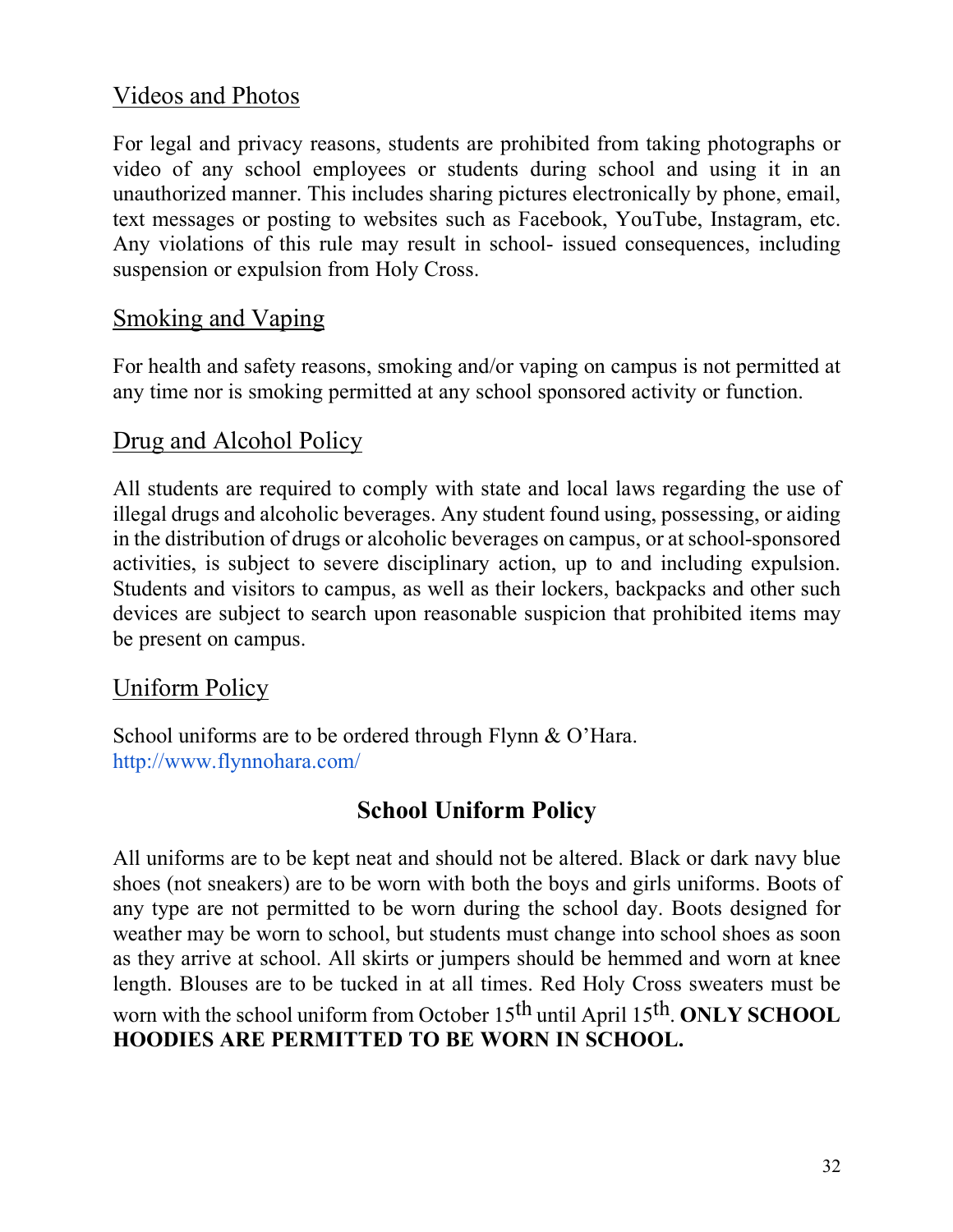No student (boy or girl) may wear hair styles in which a design, symbols, letters, words, stripes, etc. are cut into the hair. Hair should be kept neat at all times. Hairstyles must not be a distraction to the learning environment. Any hairstyle deemed a distraction by the administration should be changed within a week.

Nails must be natural. No excessive makeup or jewelry. Jewelry is limited to a wrist watch, one pair of post earrings (girls only), and one chain with a religious medal on it. (The chain and medal must be worn under the shirt at all times). Boys are not permitted to wear earrings.

After three (3) violations of this policy the student will be given a detention. Violations of this policy that can't be corrected by the student, will result in the Parent/Guardian being asked to pick up their child and the student not being allowed to return to school until the violation of this dress code policy is properly corrected.

The school is not responsible for any personal property or clothing that a student decides to bring to school. It is the responsibility of the student to monitor any items they bring to school. The school is not responsible for the replacement of any missing or damaged items.

**The** *uniform plaid and red sweater, as well as the navy blue blazer,* **must be purchased at Flynn O'Hara Uniforms.** Other items such as navy blue slacks and white knit ("golf") shirts may be purchased from Flynn O'Hara Uniforms or other vendors. *Red sweaters may only be V-neck style* (cardigan, pull-over, or vest) - *not crew neck style* - and must be embroidered with "Holy Cross". The white knit shirts for grades K through 5 *must be* 3-button knit polo shirts, *not* Peter Pan collar blouses. **ONLY SCHOOL HOODIES ARE TO BE WORN IN SCHOOL.** (Available on Gym order form).

Neatness and cleanliness in personal attire are very much a part of a child's education and are the responsibility of both the child and the parent. Good personal appearance is expected of every student in Holy Cross Catholic School. Clothes should fit properly and underwear should not be visible.

If your child has outgrown his/her uniform and it looks as if it still has at least a few months of wear left, I invite you to launder it and donate it to our uniform "exchange". This exchange is located in the lunch room of the school building. You do not need to have an item to "exchange" in order to take items from the rack.

If you have any questions or encounter any problems in ordering your child(ren)'s uniform(s), please don't hesitate to call the uniform company directly or the school office.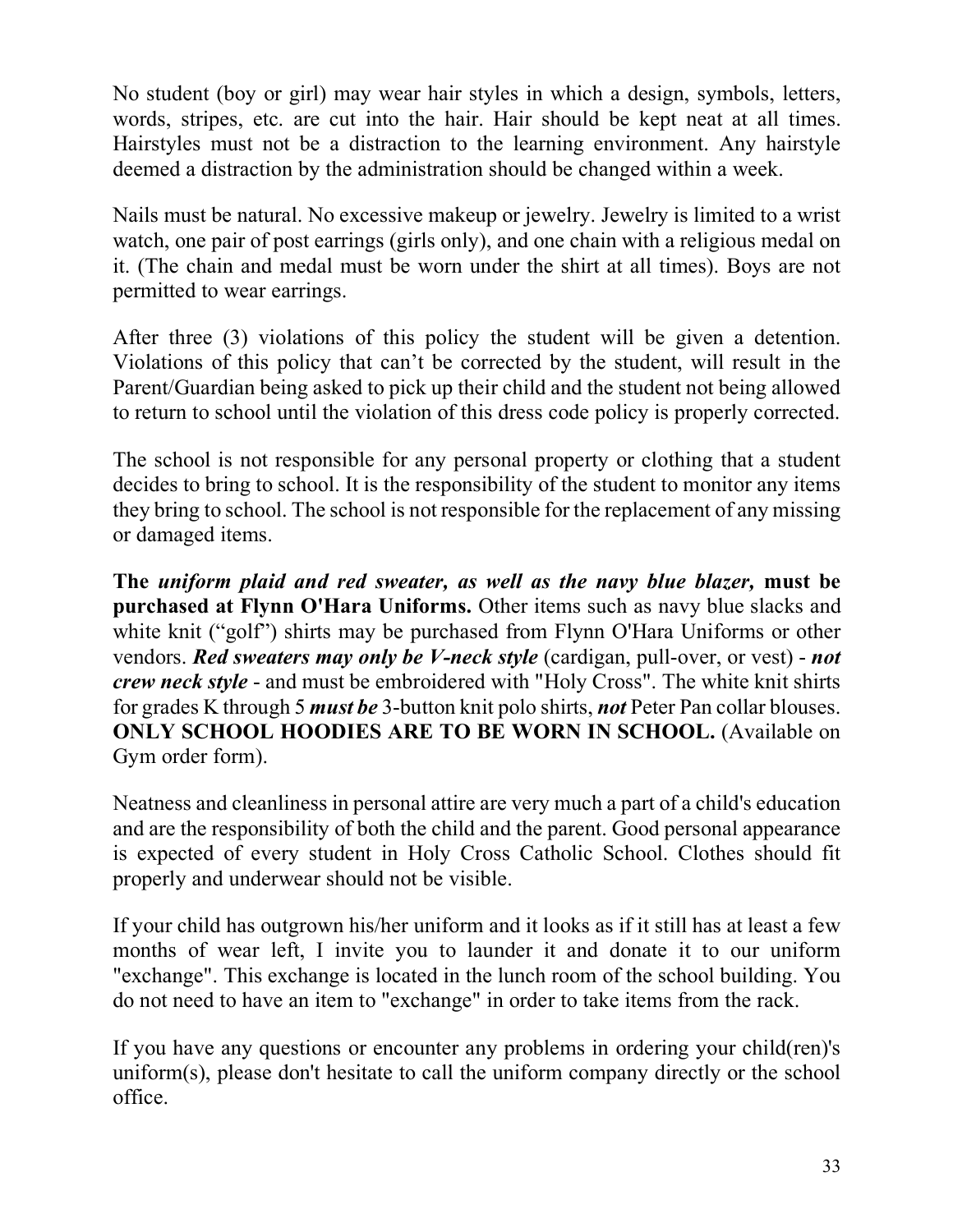# **Girls' Uniform**

#### Grades K, 1, 2, 3:

- Plaid drop-waist jumper (red/blue/white plaid) *no shorter than the top of the knee AND*
- White knit ("golf") shirt with collar (short or long sleeve) or turtleneck
- Navy blue socks or tights **(***NO pants of any kind may be worn with the jumper. This includes open tights or leggings).*
- **Red** V-neck sweater or sweater vest *(embroidered with "Holy Cross") MAY*  be worn if something is needed in cooler weather

#### Grades 3, 4, 5:

- Plaid kick pleat skirt (red/blue/white plaid) *no shorter than the top of the knee AND*
- White knit ("golf") shirt with collar (short or long sleeve) or turtleneck *AND*
- **Red** V-neck sweater or sweater vest (embroidered with "Holy Cross") *MUST BE WORN* with the white knit shirt *AND*
- Navy blue socks or tights **(***NO pants of any kind may be worn with the skirt. This includes open tights or leggings).*
- **N.B.: Grade 3 girls have a choice of either of the above (jumper or skirt)**

#### Grades 6, 7, 8:

- Plaid kick pleat skirt (red/white/blue plaid) **no shorter than the top of the knee** *AND*
- White Oxford cloth button down collar shirt, long or short sleeved, **NOT KNIT POLO**, with criss-cross tie.
- Navy blue blazer with Holy Cross logo (worn from October 15 through May 15)
- Navy blue socks, knee highs, or footed tights with proper school shoes.

#### *ADDITIONAL OPTIONS FOR GIRLS*

#### **Grades K-8** *FROM OCTOBER 15 TO APRIL 15 ONLY*

• Navy blue *dress* slacks (see note below under boys' uniform) **(***belted at the waist***)** *instead of uniform jumper or skirt*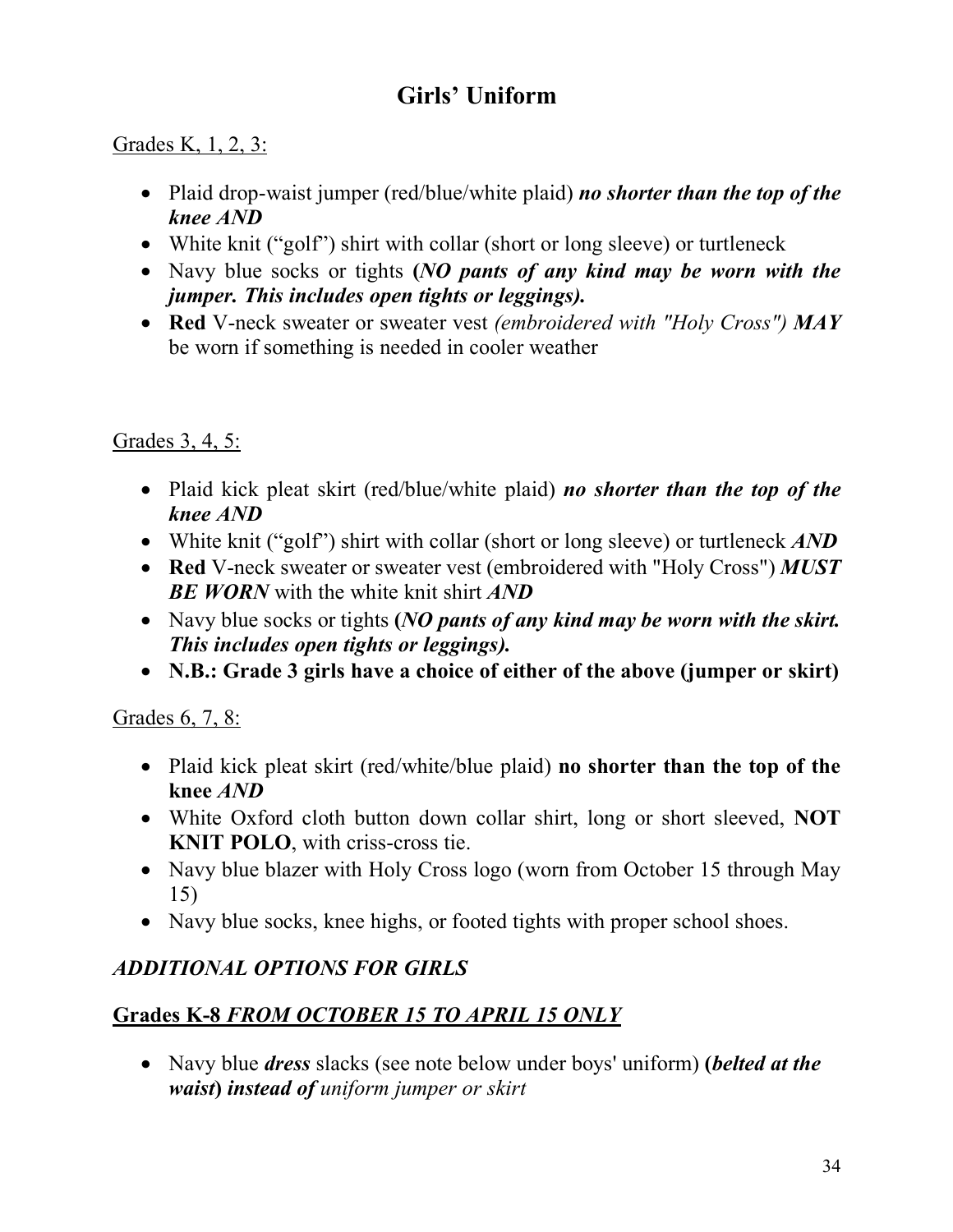• The sweater is optional. White knit polo shirt with Navy blue *dress shorts*  are permitted, with dark socks and proper school shoes.

# **Boys' Uniform**

#### Grades K-5

- Navy blue *dress* slacks **(***belted at the waist***)**. *AND*
	- o "Cargo pants" or other slacks with pockets at the thigh, knee, or calf area are not permitted)
- White knit ("golf") shirt with collar (short or long sleeve)or turtleneck *AND*
- **Red V-neck sweater or sweater vest (embroidered with "Holy Cross")** *MUST BE WORN* with the white knit shirt.
- Dark socks or white athletic socks

#### Grades 6, 7, 8

- Navy blue *dress* slacks **(***belted at the waist***)**. *AND*
	- o "Cargo pants" or other slacks with pockets at the thigh, knee, or calf area are not permitted)
- White oxford cloth button down collar shirt, long or short sleeve, (NOT KNIT POLO) with tie
- Navy blue blazer with Holy Cross logo (worn from October 15 through May 15)

### *ADDITIONAL OPTIONS FOR BOYS*

#### **Grades K-5** *FROM APRIL 15 TO OCTOBER 15 (SUMMER) ONLY*

- Navy blue *dress* shorts ("cargo pants" or other shorts with pockets at the thigh, or knee area are not permitted) *belted at the waist*
- Dark-colored socks
- Proper school shoes.
- The sweater is optional.

# **Gym Uniform**

The gym uniform consists of navy blue T-shirt or sweat shirt with the school logo, solid navy blue sweatpants, white, navy blue, or black athletic socks, and sneakers. **THE NAVY BLUE T-SHIRT OR SWEATSHIRT WITH THE SCHOOL LOGO MUST BE WORN TO GYM CLASS.** Navy blue sweatpants must be worn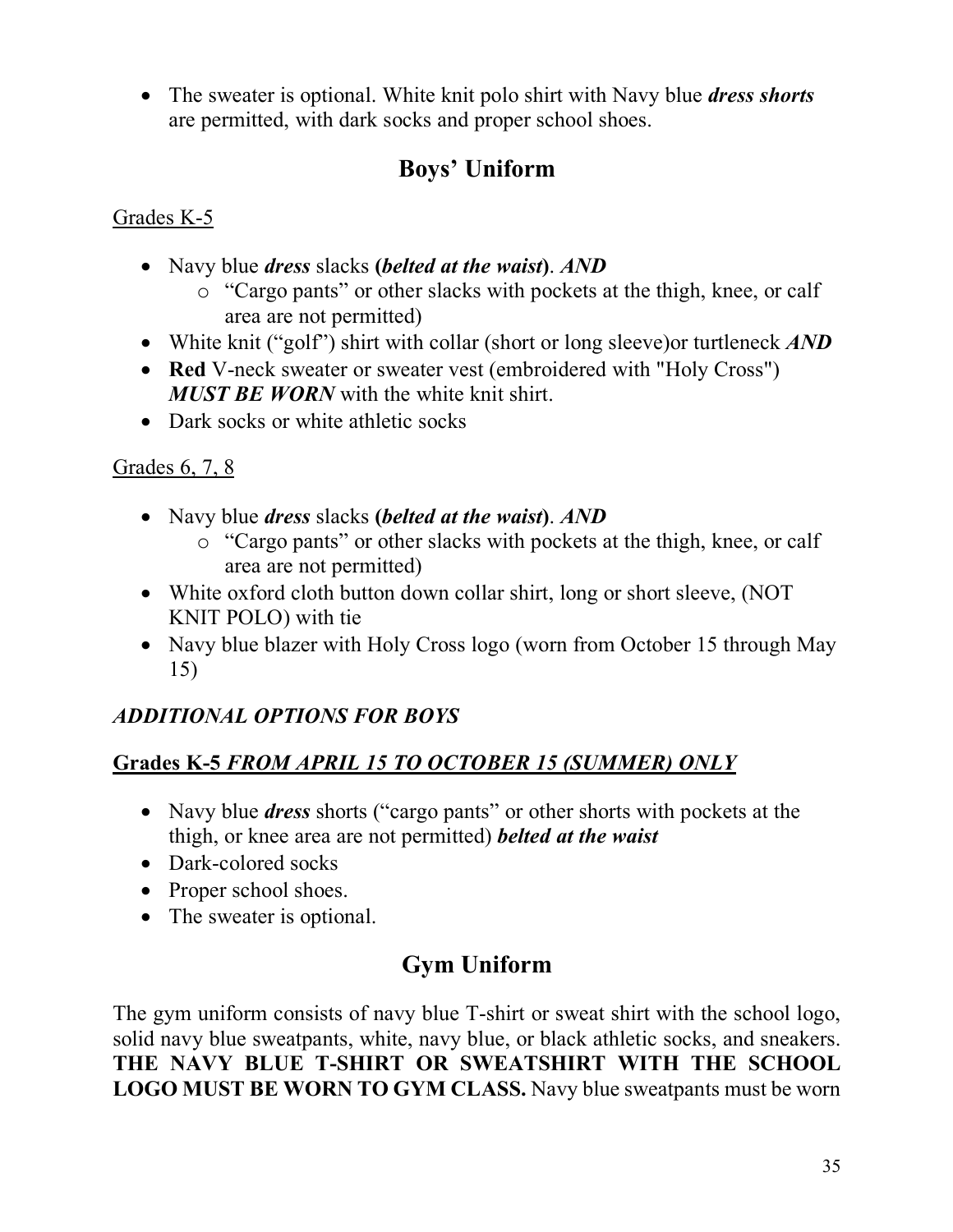with the shirts. Navy blue shorts may also be worn by students until October 15<sup>th</sup> and after April  $15<sup>th</sup>$ . The shorts must be hemmed and extend to the knee. No other shorts are permitted.

All pants, whether sweatpants or shorts, must be solid navy blue. No other colors, no stripes, no logos, other than the Holy Cross logo, are permitted.

Any child not wearing the proper gym uniform on Gym day will be excluded from activities at gym and receive a Uniform Notice.

The Holy Cross School logo is **required** on *tee shirts and sweatshirts*; therefore, these items *must be purchased from school*. The shorts and sweatpants, if purchased somewhere other than at school, **must be** *solid color navy blue* **(i.e. with no trim whatever, including stripes or swooshes) and may have** *no other logo of any kind.* 

GYM CLOTHES ARE NOT ORDERED FROM FLYNN O'HARA. We continue to order the gym uniforms in bulk and distribute them from school in an effort to keep the cost as reasonable as possible. GYM CLASSES BEGIN THE FIRST WEEK OF SCHOOL AND CHILDREN MUST BE PREPARED WITH THE PROPER UNIFORM.

Please note well the date for order and payment for the gym uniform, so your child will have her/his uniform for the beginning of the new school year. Once the order is submitted to our gym uniform vendor, it takes at least three weeks to be delivered. We order only what you request. We do not have the space to stock surplus items.

# **Guidelines for Dress Down Days**

Throughout the school year, we will have days in which our students may dress out of uniform. These days and the expectations are listed below. Please use these basic guidelines for any days that our students are out of uniform.

Students who do not participate in the dress down day will be expected to have their complete uniform on throughout the school day.

All makeup and jewelry guidelines apply for these days.

Students in "dress down attire" that is deemed inappropriate based on the school's Catholic nature may be asked to phone a parent/guardian in order to have other clothing brought to school or to be taken home in order to change clothes. Determination as to what is inappropriate will be made by the Administration.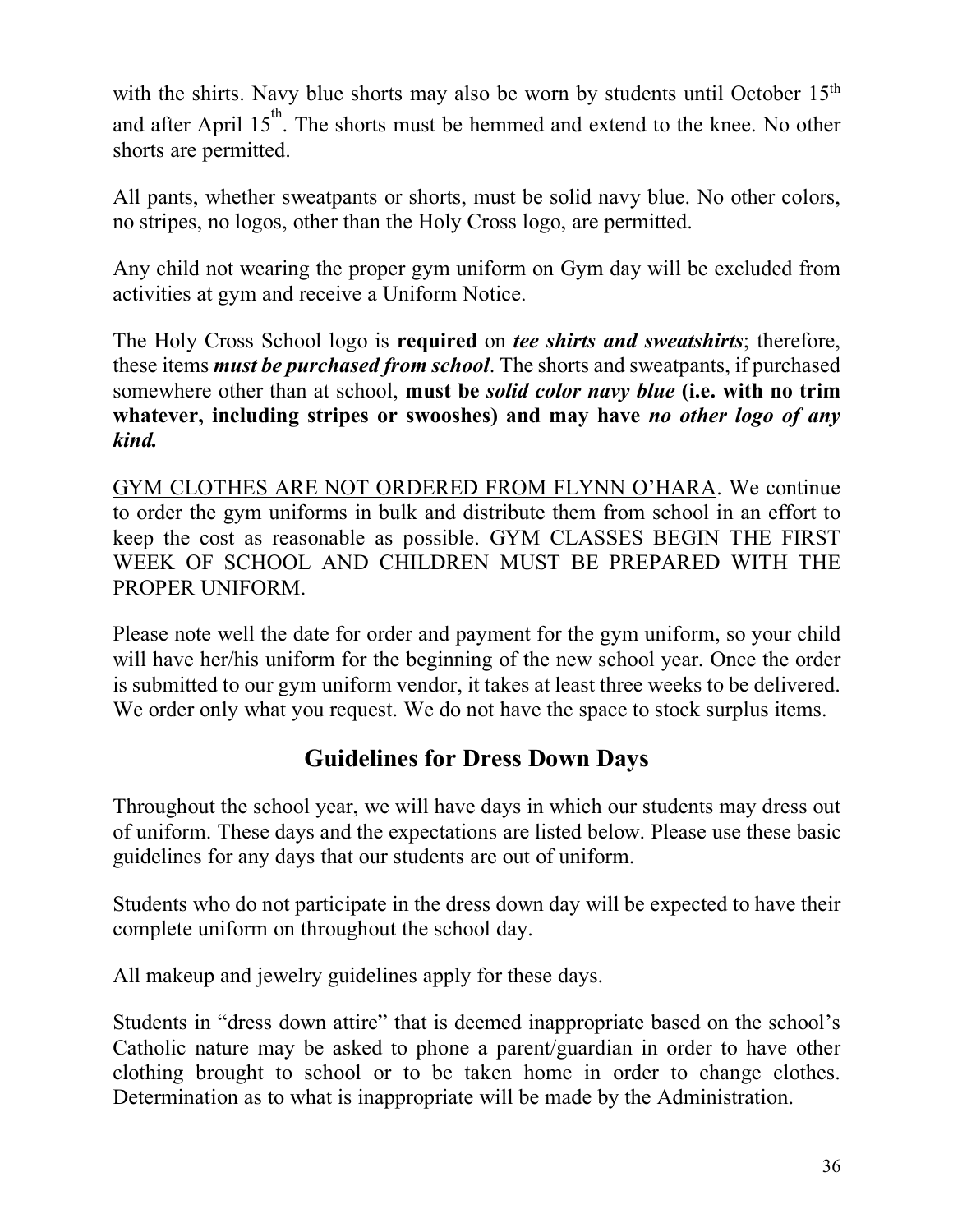# **"Dress Down Day" Dress Code**

All clothing should be school appropriate. Appropriate fitting clothing. No short-shorts No questionable slogans on shirts No tank-tops or spaghetti straps No low cut tops, crop tops, or midriff exposure. No holes or tears in clothing No flip-flops, clogs, or platform shoes

If proper attire is not worn, student will not be admitted to class for the day. In addition, the student may lose the next dress down privilege.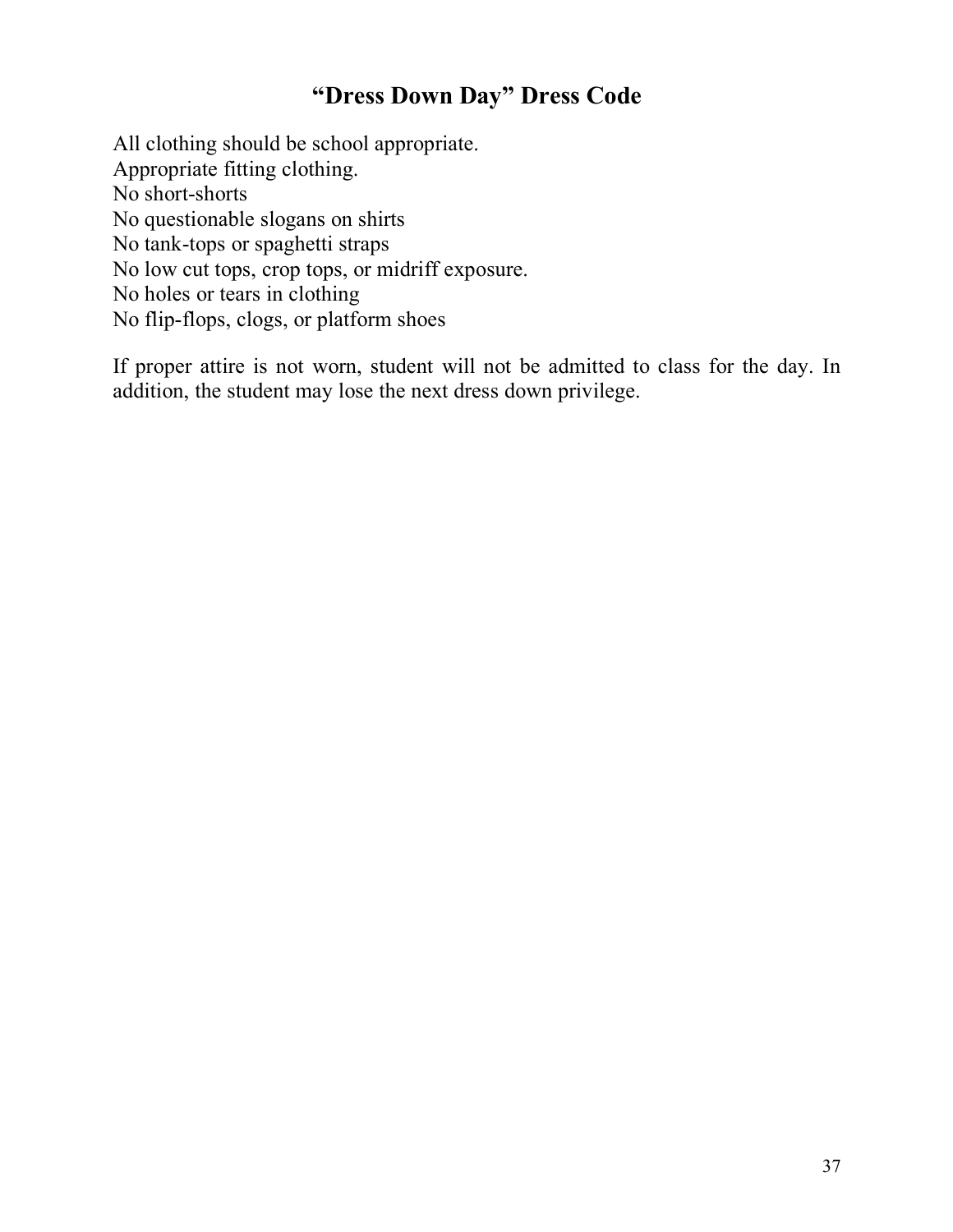# **Athletics**

# Athletic Teams

Holy Cross Catholic School does not offer athletics; however, Holy Cross Parish offers CYO basketball and track for students in grades k-8. In addition, your child can participate in any CYO sport.

#### Spectator Code of Conduct

The administration at Holy Cross understands that in the heat of competition, emotions may cause fans to do or say things that are regrettable. However, we should be aware that improper sportsmanship or decorum could trigger an official warning from the school administration and that persistence in such behavior could ultimately result in revoking a fan's right to attend athletic events.

Some of the more obvious violations of the Holy Cross Spectator Code of Conduct that can lead to a revocation of the right to attend Holy Cross athletic events are as follows:

- Foul or abusive language
- Threatening or abusive behavior towards players, coaches, officials or other spectators
- Repeated taunting of opposing players, coaches, fans, officials or other spectators
- Artificial noisemakers
- Entering the field of play during a game without permission
- Disregard of or ignoring warnings by game umpires, or officials
- Ejection from an event by an umpire, official, or referee
- Destruction or theft of school facilities or equipment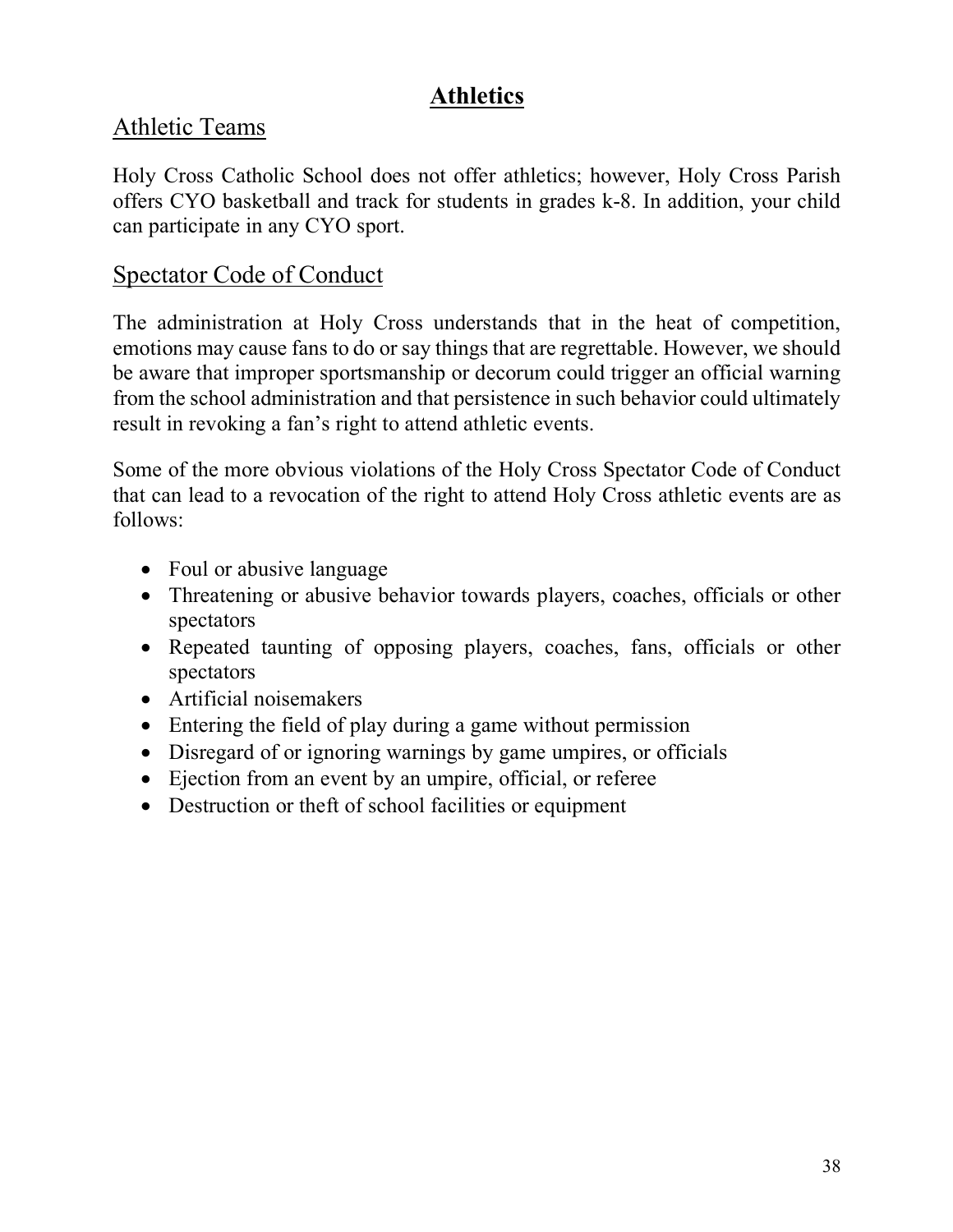# **School & Student Safety**

### Emergency Communications

Our contact system is MSP (My Student's Progress). This system will deliver text messages to parents/guardians individually. Should schools need to close early due to weather, bus delays, for example this system would notify you by text messages. All students have been entered into the system. If your emergency contact information changes, please update information by contacting the school office.

### Emergency Drills

State Law requires that emergency drills be held periodically throughout the school year.

**Fire Drills** - students should follow these instructions:

- Rise in silence when the alarm sounds.
- Walk to the assigned place briskly, in single file at all times, and in silence.
- Stand in a column of two's facing away from the building.
- Return to the building when the signal is given.

**Tornado Drills** - students should follow these instructions:

- Rise in silence when the alarm sounds.
- Walk briskly to the assigned place in single file.
- Kneel, face toward interior wall, and put hands over head.
- Return to classroom when signal is given.

**Earthquake Drills** - students should follow these instructions:

- Drop to floor, cover head immediately.
- Crawl under nearest desk or table.
- Listen for further instructions.

**"Lock Down"** Drills are never practiced by the students. These procedures must be followed in the event of a Lock Down:

- Listen for the CODE
- Stay in the room and sit on the floor away from the door.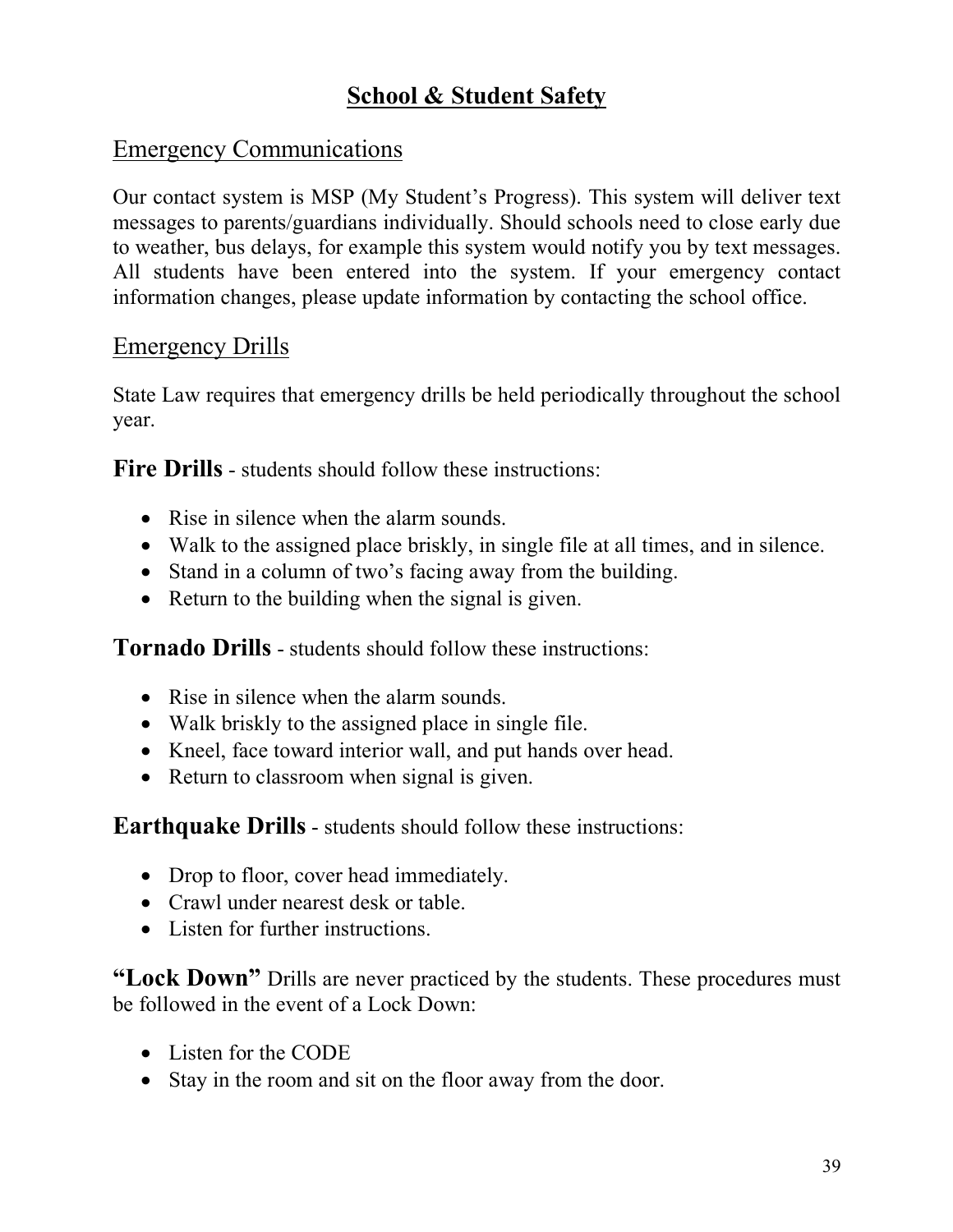• All doors are locked and will remain locked until an all-clear announcement is made.

## Emergency Plan

The Independence Mission Schools and Pennsylvania state law requires that schools be adequately prepared to respond to emergencies. Holy Cross Catholic School has adopted the Safe School Plan for use in the preparation of emergency procedures. This plan is managed by Courtney Lemon-Tate, Principal and reviewed yearly with our faculty and staff. This plan is available for review by our parents/guardians. In the event of actual fire or other emergency, parents should expect to pick up their children from \_Fred's Mt. Airy Motors on Mt. Airy Avenue. The secondary pick-up location will be Crossman's Storage on Chew Avenue.

## **Bomb Threats**

Official procedures will be followed in the event of a telephone or written bomb threat. The principal will immediately notify the Independence Mission Schools Central Office of such a threat.

# **OSHA Regulations**

Catholic schools shall comply with the OSHA standards on bloodborne pathogens and hazard communication and any other standards issued which apply to the school. The schools shall also comply with the Diocesan procedures established to comply with these standards.

### Student Health Record and Immunizations

Proof of a health examination and immunization is mandatory for the students to be enrolled in our school in accordance with the regulation of the Pennsylvania Department of Education. The necessary form is available from the student's personal physician. No student will be allowed to attend classes after September 15, until his/her updated health form has been turned into the appropriate school office.

#### Student Illness

Please do not send a child to school who shows signs of illness. A student who becomes ill at school must request permission from his/her teacher to report to the office. If the illness is serious, the parent/guardian will be contacted. No student will be released from school with anyone other than the parent, guardian, or parent-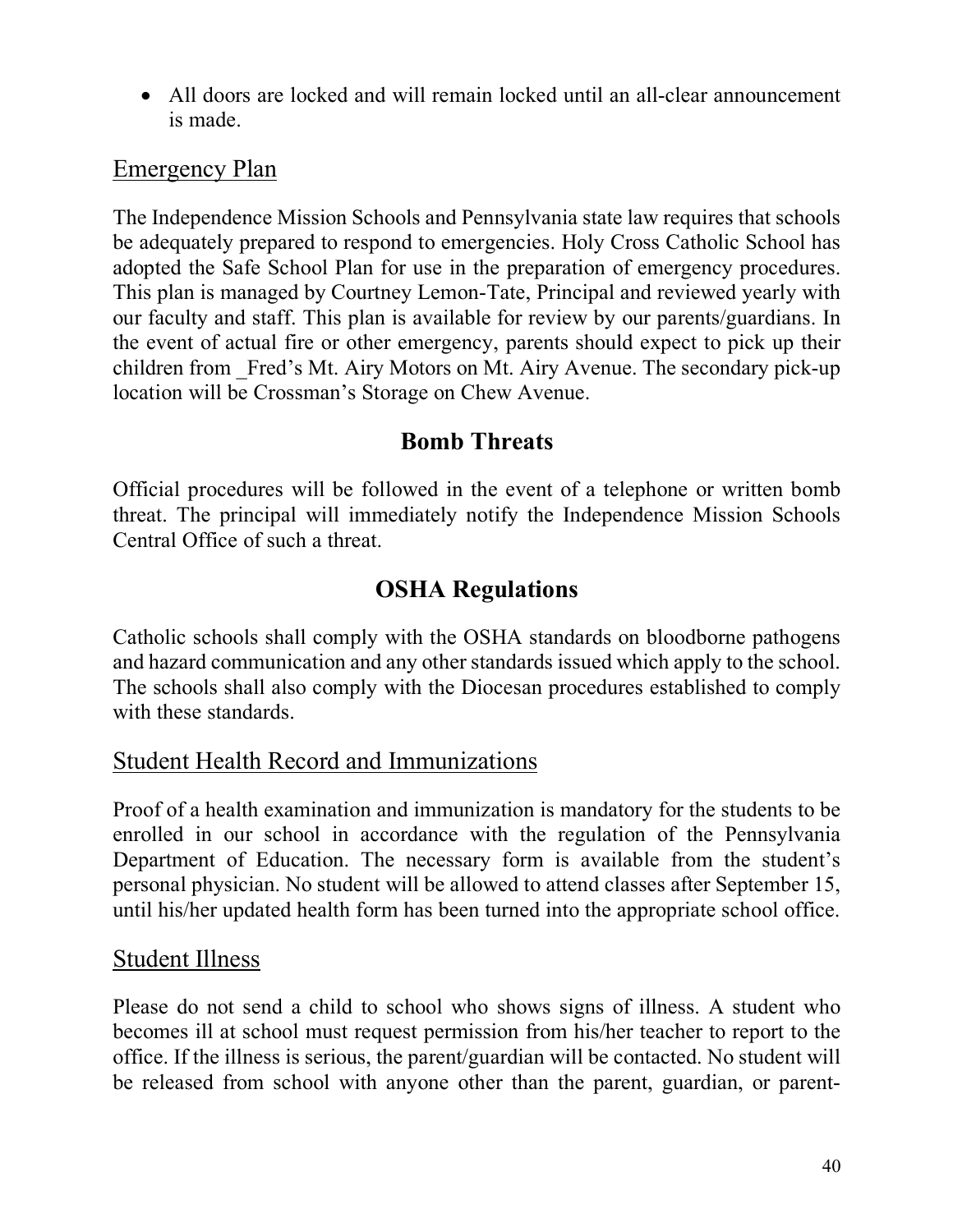designated responsible person. The responsible adult may be asked to provide identification before signing the student out at the appropriate school office.

Please remember: Students with a fever of 100° or higher, vomiting or diarrhea will be sent home. Students are required to remain at home until fever- and symptomfree for 24 hours.

Students recovering from pink eye (conjunctivitis) must be on medication for at least 24 hours before returning to school.

Parents/guardians of students with chronic medical problems should report their illness to the administration, school nurse and the classroom teacher(s).

#### Medication

The Prescription Drug and Medicine Authorization (MED-1) form must be completed by a physician before any prescription or over-the-counter medication will be dispensed from the office. This form is available at school. **We cannot keep medicine in the school without this form.** All medicines or refills must be delivered by a parent or guardian to the school. All medications must be in the original container. Students may **NEVER** carry medicines on school grounds unless directed by the school nurse for emergency purposes. Any student that has medication in their possession is subject to disciplinary consequences.

#### Medical Emergencies/Accidents/Injuries

Accidents reported on school property shall be reported immediately to the principal. A report shall be written describing the accident and follow up care. A copy of the report shall be kept permanently in the school. If professional medical services are required, a copy of the report shall be sent to the IMS Central Office.

### Food Allergies

Students with food allergies will be accommodated to the extent practical for the school. The parent or guardian should notify the school in writing of the student's condition.

#### Inspections

Quarterly safety inspections will be conducted by school personnel. The insurance company will conduct yearly inspections of the facilities and grounds. Annual asbestos inspections shall be conducted schools that contain asbestos.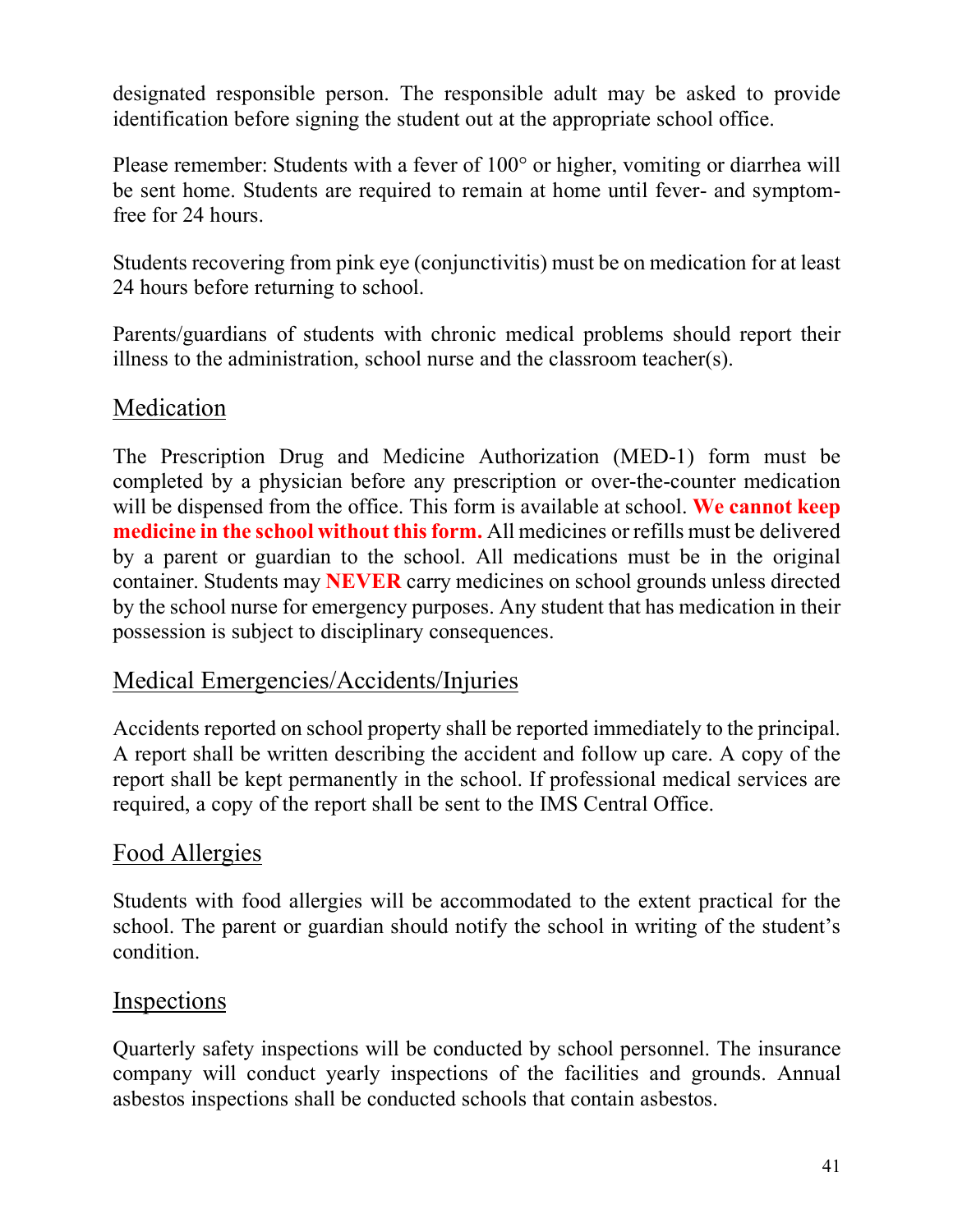### Safety and Security Legal Custody Factors

If for some reason there are court papers restricting the custody and care of your child(ren), WE MUST HAVE COPIES OF THE ORDER IN THE OFFICE. The school staff cannot be responsible for your child's safety if these documents are not on file, especially if they are in regards to a parent. Please make sure your child is aware of the persons with whom they are and are not permitted to leave or be with while at school.

Parents are asked to inform school personnel when legal custody of the child(ren) resides with one parent. It is important for the school to have a copy of the custody decree. This will help school personnel to make effective decisions when the need arises. Custodial parents are likewise asked to supply the school with copies of restraining orders if the need arises.

Those individuals who have legal custody of the student may attend school meetings, participate in educational decisions and review educational records regarding that student. Persons who do not have legal custody (including those with visitation rights but not legal custody) have no such educational rights and may not participate in these matters.

Unless a court or custody agreement specifies otherwise, each parent/guardian with legal custody is entitled to access all school records of the child. Absent a subpoena or court order, school records of the child(ren) may be disclosed only upon written consent of the parent/guardian with legal custody.

A child will not be released to a parent/guardian that does not have physical custody, without the written consent of the custodial parent/guardian. To determine the custodial parent/guardian, all separated or divorced parents of children enrolled in the school must provide the school with a copy of the court order or custodial agreement adjudicating that determination of custody. This Court Order/Custodial Agreement is placed in a confidential file.

#### Visitors to Campus

In order to maintain the highest degree of safety for our students, ALL visitors must sign in at the school office upon arrival to the school.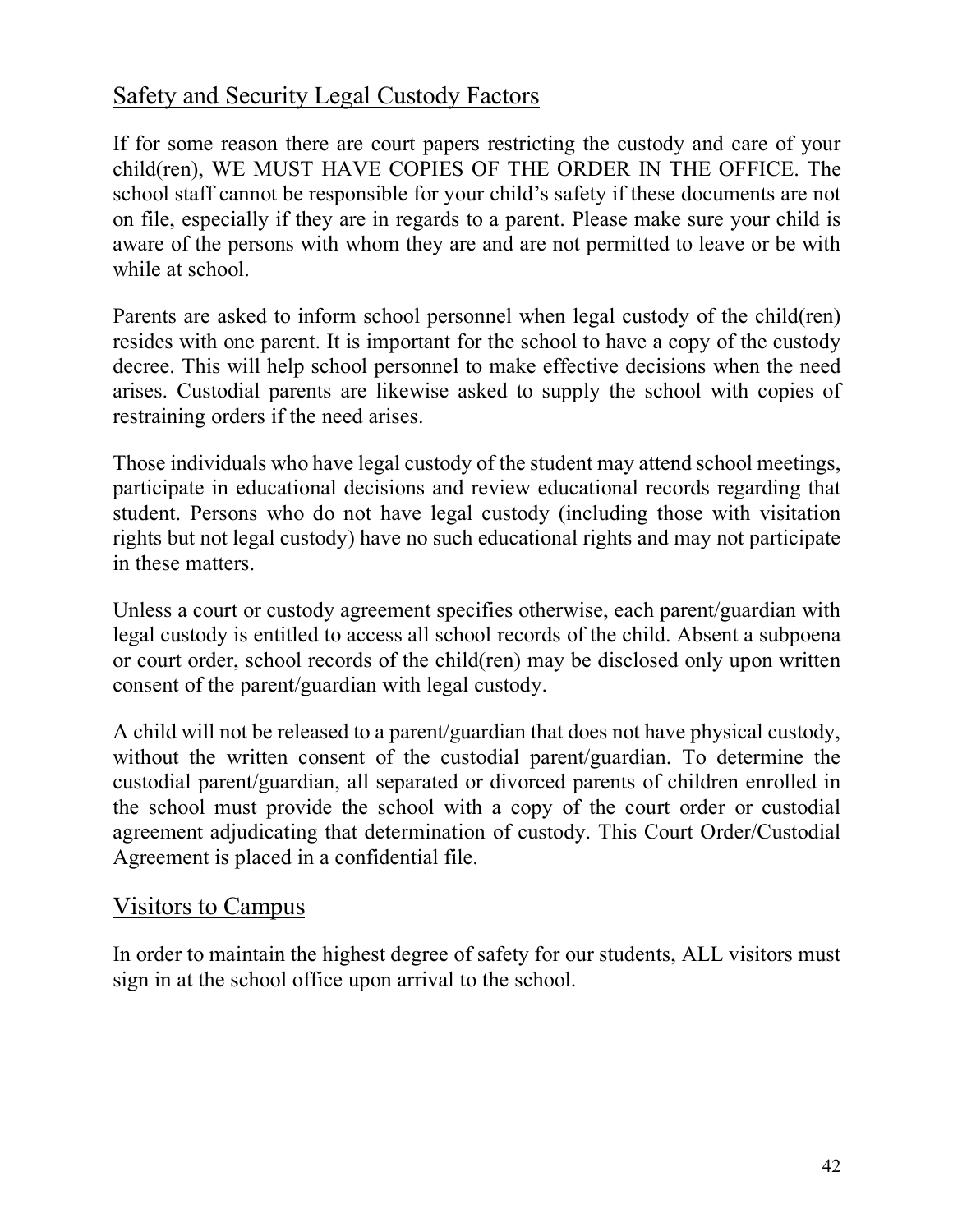# **Student Activities**

# Field Trips

Field trips are educational activities that are an outgrowth of class instruction and are designed to enhance the classroom or developmental learning experience. The teacher in charge of the trip issues permission slips. These must be signed by a parent or legal guardian and returned to school prior to the event. **It is now a state requirement that all adults attending a Field Trip must have all required clearances.** A child must have a signed permission slip in order to attend any field trip.

A field trip is a privilege. We reserve the right to exclude from field trips any student whose conduct in school or on previous trips have been unsatisfactory.

Students' participation in field trips can be denied if they fail to meet academic or behavioral requirements. If a parent/guardian does not wish a child to attend the trip for any reason, the School must be notified. The student must attend school on the day of the trip or be marked absent.

#### Fundraisers

All fundraisers must be approved by the Principal. No outside sales of merchandise may take place without approval from the Principal.

#### Parties/Birthdays

Only HEALTHY SNACKS may be brought in for a student's birthday and distributed at the discretion of the teacher. This is to prevent triggering allergic reactions. Little gift bags with pencils or stickers, etc. are also permitted. The bags are to be given out at the end of the day.

Invitations for parties should not be sent to school unless an invitation is being given to every student in the class.

Parties or dances sponsored by parents off-campus are not sanctioned by the school and the school's name may not be used.